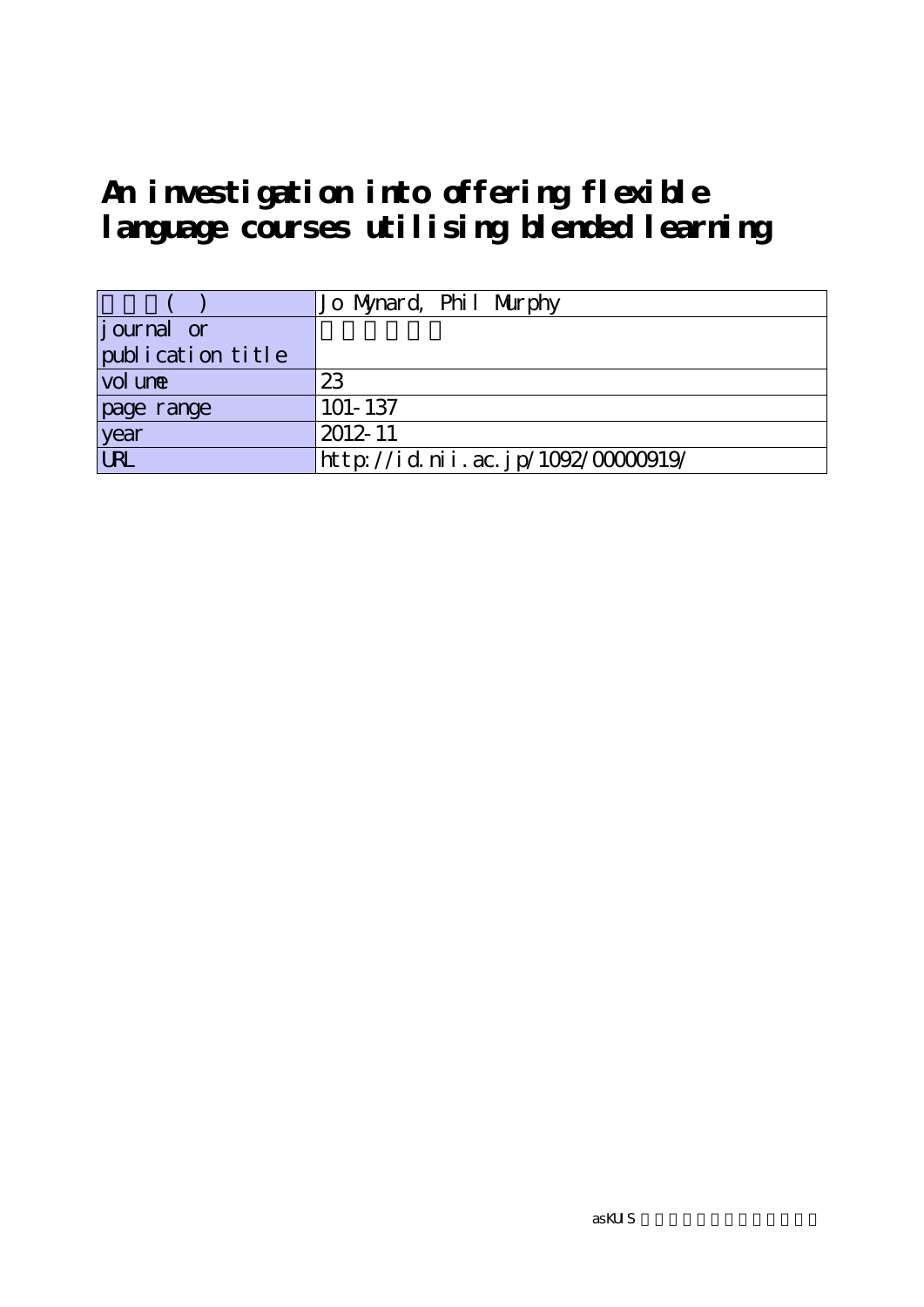# **An Investigation into Offering Flexible Language Courses Utilising Blended Learning**

**Jo Mynard Phil Murphy**

### **Abstract**

Flexible learning options are playing an increasingly integral part of university courses around the world. If KUIS is to offer flexible learning options to students in the future, we need to be sure that the materials and delivery modes have been carefully researched. The researchers draw on previous research into blended learning which incorporates a combination of face-to-face and online study opportunities. The researchers report on a pilot project which offered flexible learning options and discuss the outcomes of the course from the perspectives of the learners and the instructor. Implications for future courses at KUIS are discussed.

### **1. Background**

### **Trends in education worldwide**

Perhaps the best way to frame this paper is in terms of response to change; Nicholson, Murphy and Southgate (2011) discuss ways in which changes in society, changing economic climates, technological development, industrial restructuring, increased global competition and changing employment patterns have an impact on the field of education. An additional change affecting Japan in particular is the decrease in birth rate and the competition for institutions to attract students (Kubota, Terashima, Nakahashi & Morioka, 2008). In order to respond to change, higher education institutions around the world are drawing on available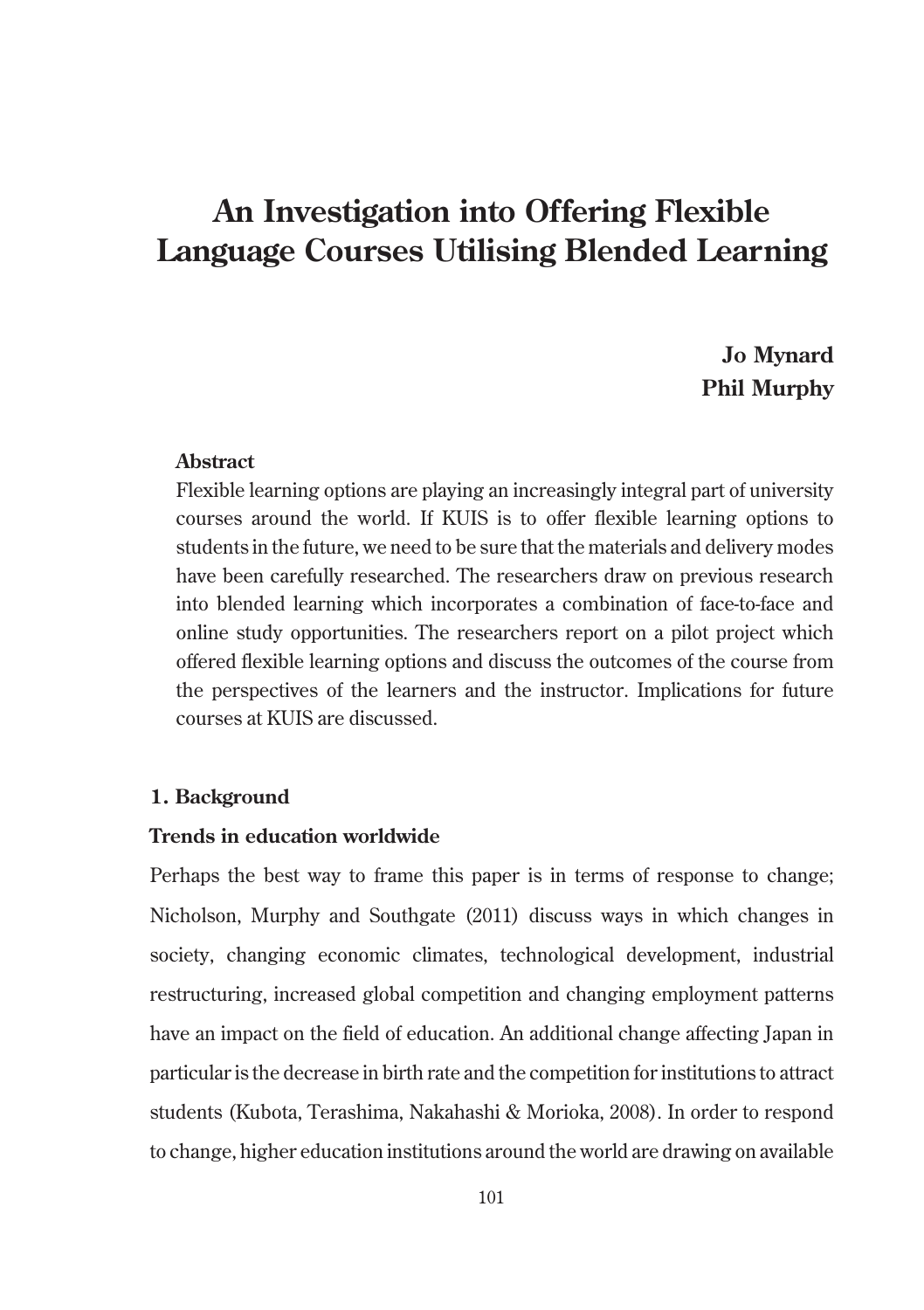to technology in order to broaden the way in which they offer their courses. The vast majority of higher education institutions offer multiple ways for students to earn credit either by working exclusively online, exclusively offline or through a combination of both. One example of a highly reputable institution offering exclusively distance education is the Open University (OU) in the United Kingdom. The OU began offering courses in the late 1960s and initially relied on television broadcasts and postal delivery of materials. They now use web-based approaches to delivering content, creating learning communities and giving feedback to learners. They are considered to be at the forefront of distance education and research.

In addition to institutions offering flexibility of study options for registered students, another recent trend is the growing availability of MOOCs (Massively Open Online Courses). MOOCs are increasingly being offered by reputable universities, and anyone with an internet connection is able to take a course, free of charge, through providers. The following statistics were reported by Cadwalladr in the Observer newspaper in November, 2012: Online course provider *The Khan Academy* claims to have ten million students worldwide, and another such provider *Udacity* has 200,000 students. Free content is also offered by the world's leading universities via *iTunesU* and *OpenLearn. Coursera*, another online course provider has partnered with 33 leading universities including Stanford and Princeton to enable anyone to access its courses and currently has 1.8 million students enrolled. These courses provide online lectures, coursework, exams and opportunities to interact with classmates and the instructor.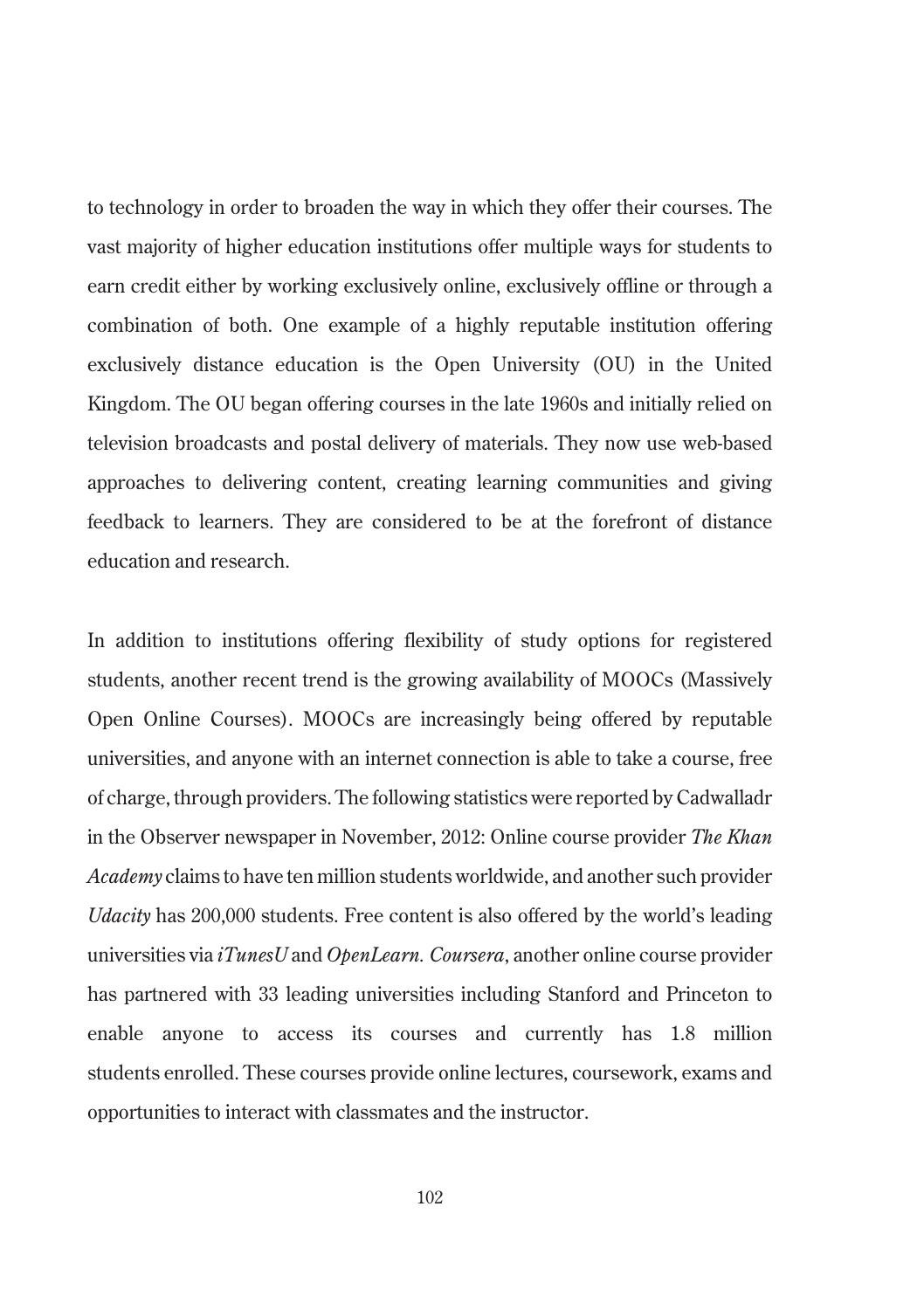### **Trends in Japan**

Outside Japan, distance learning is considered to be a successful approach. Within Japan many, distance programmes exist; however, uptake is slow compared with other countries, and dropout rates are high. Four reasons for this have been reported by Kuboto et al. (2008) at Waseda University in Tokyo.

(1) Distance education is not appreciated in workplaces

Japanese companies tend to provide the training staff need in house and an additional qualification is not deemed necessary and, usually, no time off or support is given. In addition, employees may conceal the fact that they are engaging in further study from colleagues (Uno, 2008).

(2) Acquiring qualifications does not directly improve working conditions

Outside Japan, professionals often choose to take distance learning courses in order to enhance their career prospects. An increased qualification can lead to earlier promotion and increased opportunities within a company. In Japan, the career structure is often defined according to age or length of time served within a company regardless of qualifications. In short, people working in Japanese companies do not expect to be promoted as a result of earning a qualification.

(3) Good public transport

Distance education often stemmed from a practical need; either the desire to serve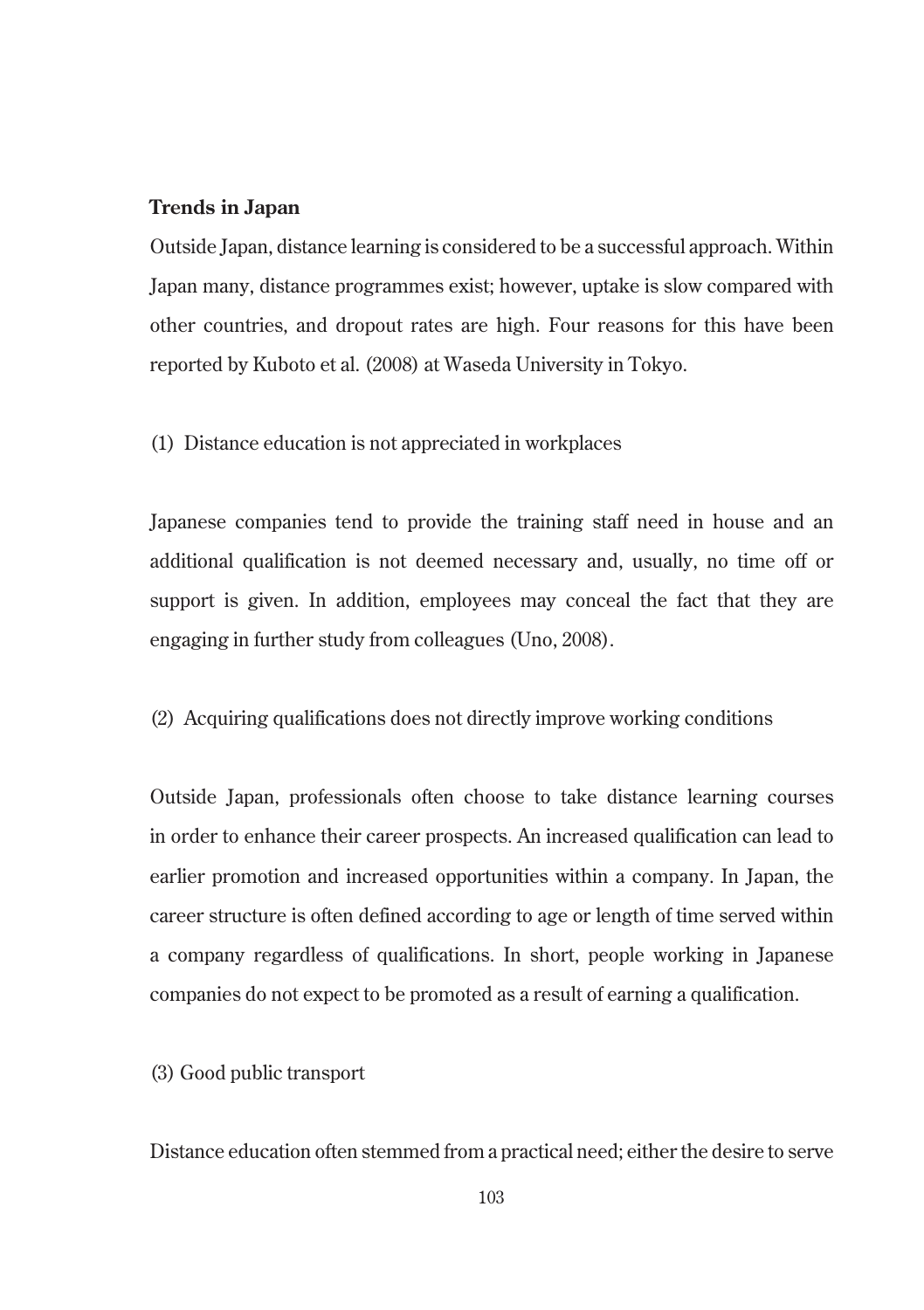students who live in rural areas with little access to public transport; or to offer options across long distances such as in the case of Australia. Although Japan does have rural areas, the vast majority of people live within reach of good public transportation. In that case, students prefer to attend classes rather than to study from home.

(4) Japanese are group oriented and expect more social interaction

Most students in Japan are reported to be group oriented and studying alone would not be an attractive option as they expect more social interaction during a learning activity, so would be more inclined to attend traditional face-to-face classes.

Despite these reasons for not choosing distance courses, distance learning has actually been available in Japan since the Meiji era and, according to Miyazoe and Anderson (2012), 217,000 students are currently taking distance courses in Japan. The Open University in Japan has 77,000 students enrolled and a new law passed in 2012 authorising other licenced institutions to offer accredited distance courses may mean further increases, so it appears that times are changing.

### **From distance learning to flexible and blended learning**

It was useful to draw on some of the research related to distance learning, but the courses that the present researchers are investigating are not actually distance learning, but flexible options within mainstream education. Flexible learning has been defined as learning that "expands choice on what, when, where and how people learn. It supports different styles of learning, including elearning"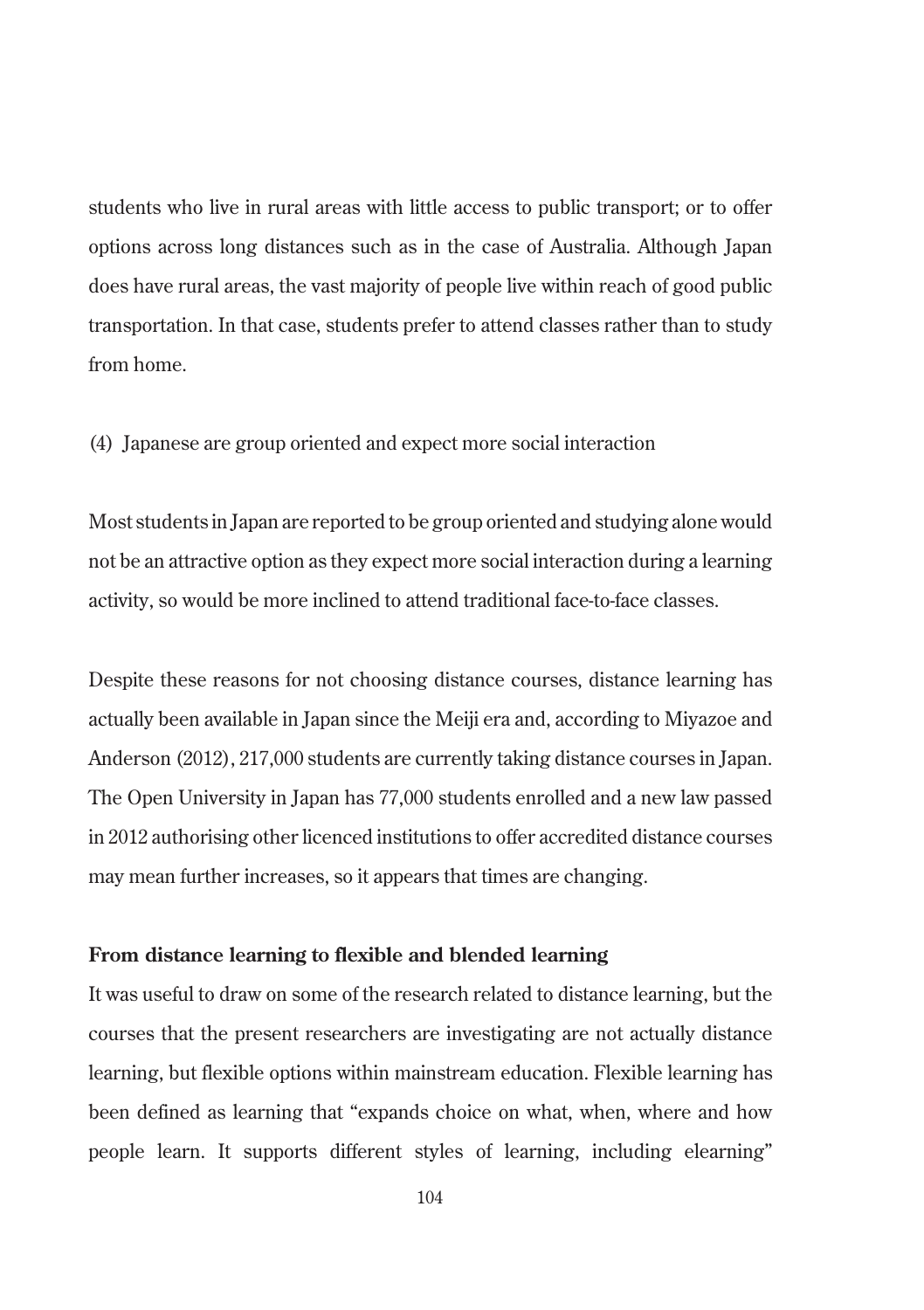(Australian National Training Authority, 2005).

In the field of language teaching, the concept of blended learning has been much discussed. Definitions of blended learning are often disputed, but the authors of this paper consider it to be 'a combination of forms of instructional technology, including traditional forms of learning used in conjunction with web-based, online approaches' (Nicolson et al., 2011, p. 5). Blended and flexible learning go beyond the practical benefits for learners; as Takeuchi (2007) says, the approach offers "enrichment" and not just "enlargement" as distance courses were originally intended to do. Enrichment means that technology is used to enhance the quality of education through interactivity and multimodality. This kind of learning is shaping new learning paradigms (Kern & Warschauer, 2000). More recently, Garrison and Vaughan (2008) note that "the time has come to reject the dualistic thinking that seems to demand choosing between conventional face-to-face and online learning, a dualism that is no longer tenable, theoretically or practically" (2008, p. 5).

### **2. The blended learning model**

The theoretical model used for this piece of research is the blended learning model. The blended learning model combines combines "the advantages of online teaching and learning with face-to-face classroom instruction" (Liu, 2011, p. 83) and technology is beneficially integrated (Bax, 2003). Three ways (according to Liu & Chen, 2007) that technology is integrated into a language course are  $(1)$ through the provision of activities specifically designed for language learners (e.g. language games and tests), (2) through the use of tools that were designed for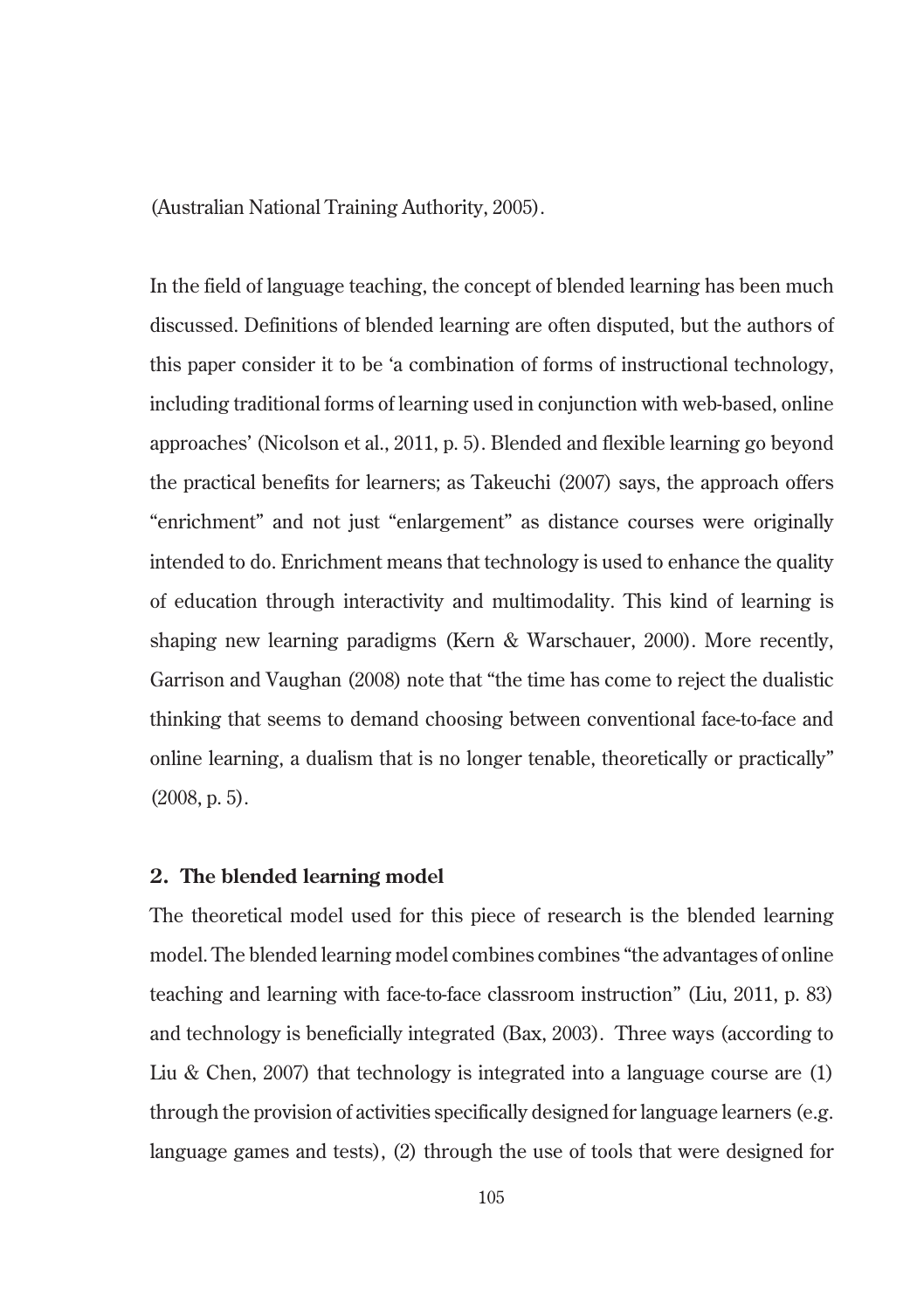communication purposes for general users providing language input and practice (e.g. email and forums), (3) through the presence of a learning management systems (e.g. Moodle). The use of authentic texts intended for a general audience could also be added to this list. In order to integrate these activities, attention is paid to both hard and soft technologies (Liu, 2011).

Graham (2006) suggests four levels of blended learning integration: (1) the institutional level, (2) the programme level, (3) the course level, and (4) the activity level. Liu (2011) notes that in order for a blended learning approach to be successful, all four levels need to be defined in an institution. This ensures that an institutional policy supports efforts made by instructors and programme developers and ultimately benefits students. There also needs to be first and foremost a focus on sound pedagogy (Nicolson et al., 2011).

According to Thorne (2003), successful blended learning should incorporate the following features:

- Identifying learning needs
- Setting up the level of demand
- Recognizing and respecting learning styles
- Identifying learning goals
- Friendly demonstration
- Follow-up support
- Self-monitoring process

Liu (2011) further defines a series of desirable outcomes that technology in a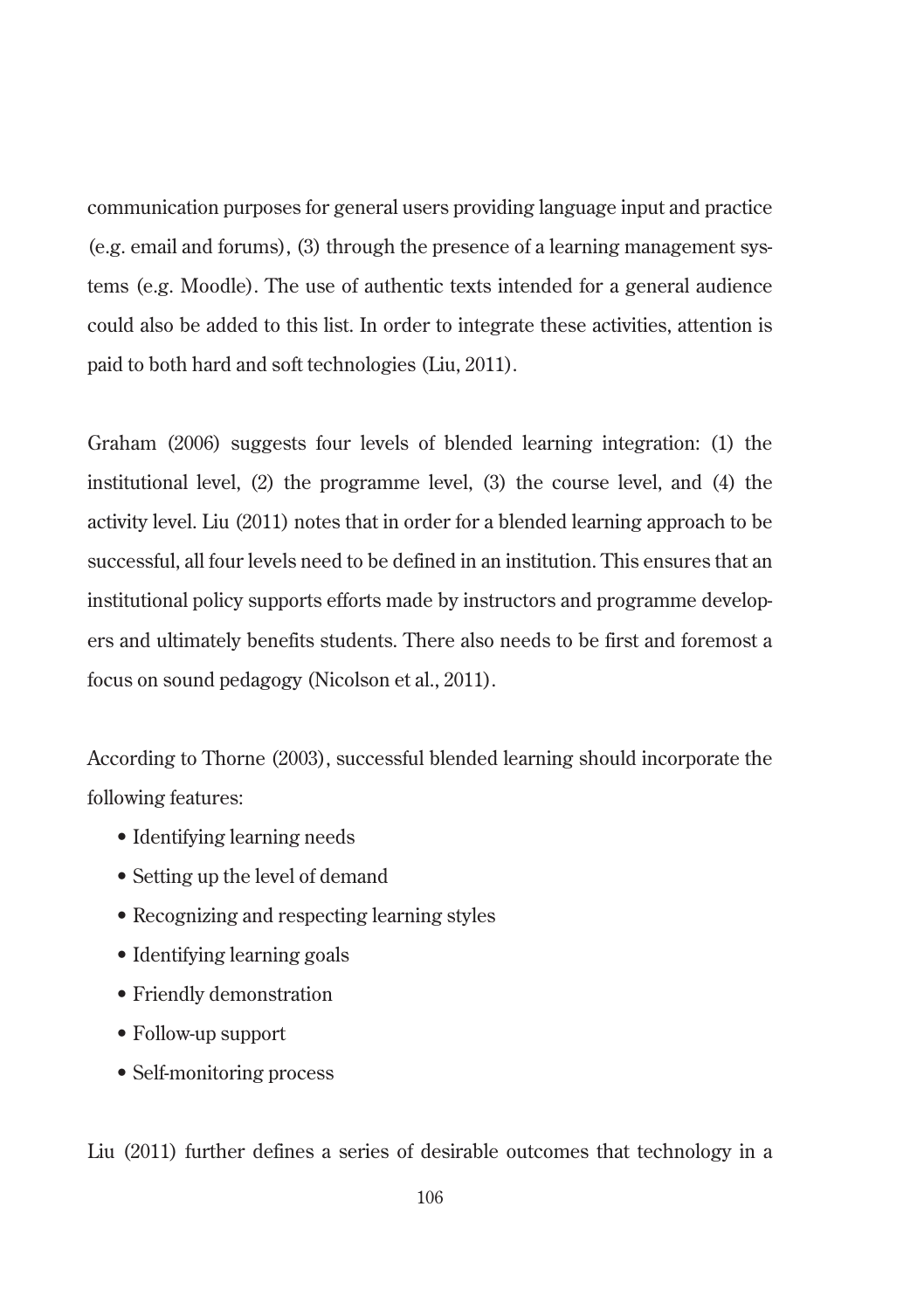blended learning model should support. These are (1) integrating a program using a common system, (2) facilitating written communication via asynchronous discussions, (3) developing oral skills through synchronous interactive tools, (4) promoting cultural understanding through guided CALL programs, (5) using collaborative learning to enhance linguistic and communicative competence, (6) developing critical thinking, (7) utilizing project-based learning to enhance language learning transfer.

Incorporating all of these consideration would take substantial planning which is possibly one reason why institutions may be reluctant to integrate technology systematically, and that most research published focuses on developments at the activity level rather than at a program or institutional level.

### **3. Need for research**

At Kanda University, in line with official guidelines, credit-bearing courses have a minimum amount of classroom-based time. Because of this, fully flexible options at KUIS have been unavailable at the programme level, but have often been embedded at the activity level within individual lessons. For example, teachers integrate an online forum into the class activities so that students can contribute ideas outside class. An online forum is an interactive online space designed for discussion purposes. The aforementioned change in law implies that more flexible options may be possible in the future for approved courses; however, there is a need to conduct research into feasibility and appropriateness for KUIS students.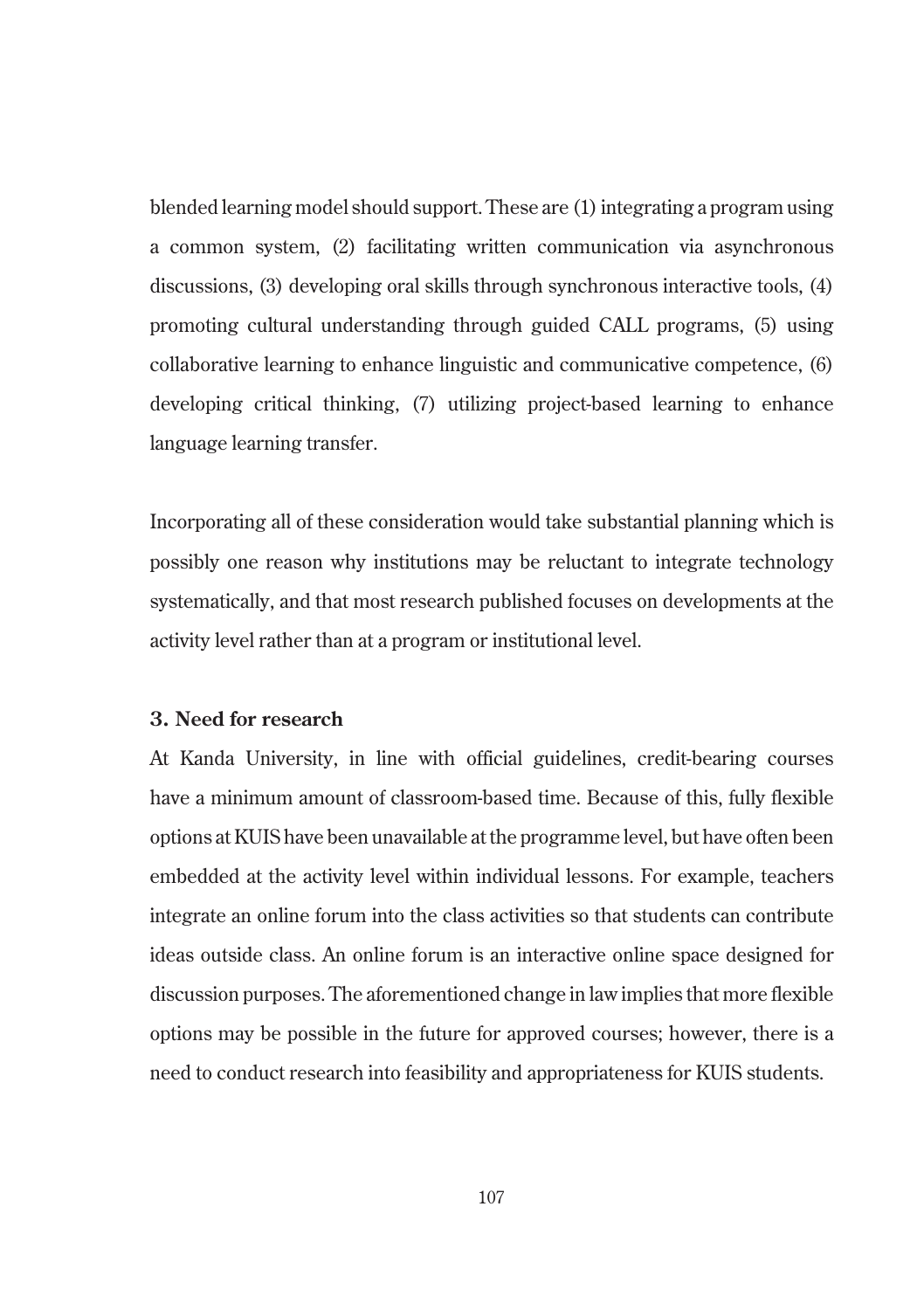### **Research design**

The research was designed to investigate the feasibility of offering flexible options at KUIS. In order to explore this, it was necessary for students and their instructor (one of the researchers) to experience flexible learning for themselves. The researchers obtained approval to design and offer flexible activities within the course, one of numerous credit-bearing content-based courses which are offered to third and fourth-year English majors in the English Department. Such courses are offered throughout the year and run for 15 weeks. With two lessons a week, 30 x 90-minute lessons are offered a semester. In addition to these courses, a small number are also offered during the summer holiday in an intensive format. This research was conducted in one of these summer courses which lasted for seven and a half days: four lessons on each of the first seven days and two lessons offered on the last day. The "experimental day" comprising four lessons was scheduled for the fourth day. Activities undertaken during the first three days were carefully planned so that students were suitably prepared.

Two research questions were generated:

- 1 What were some of the instructor's observations?
- 2 What were students' perceptions of the experimental day?

### **Data analysis**

The researchers take an interpretative approach to the data analysis in this study. The evidence was then used to generate some general observations which would help the researchers address the overarching goal of this project: Is flexibility in learning feasible?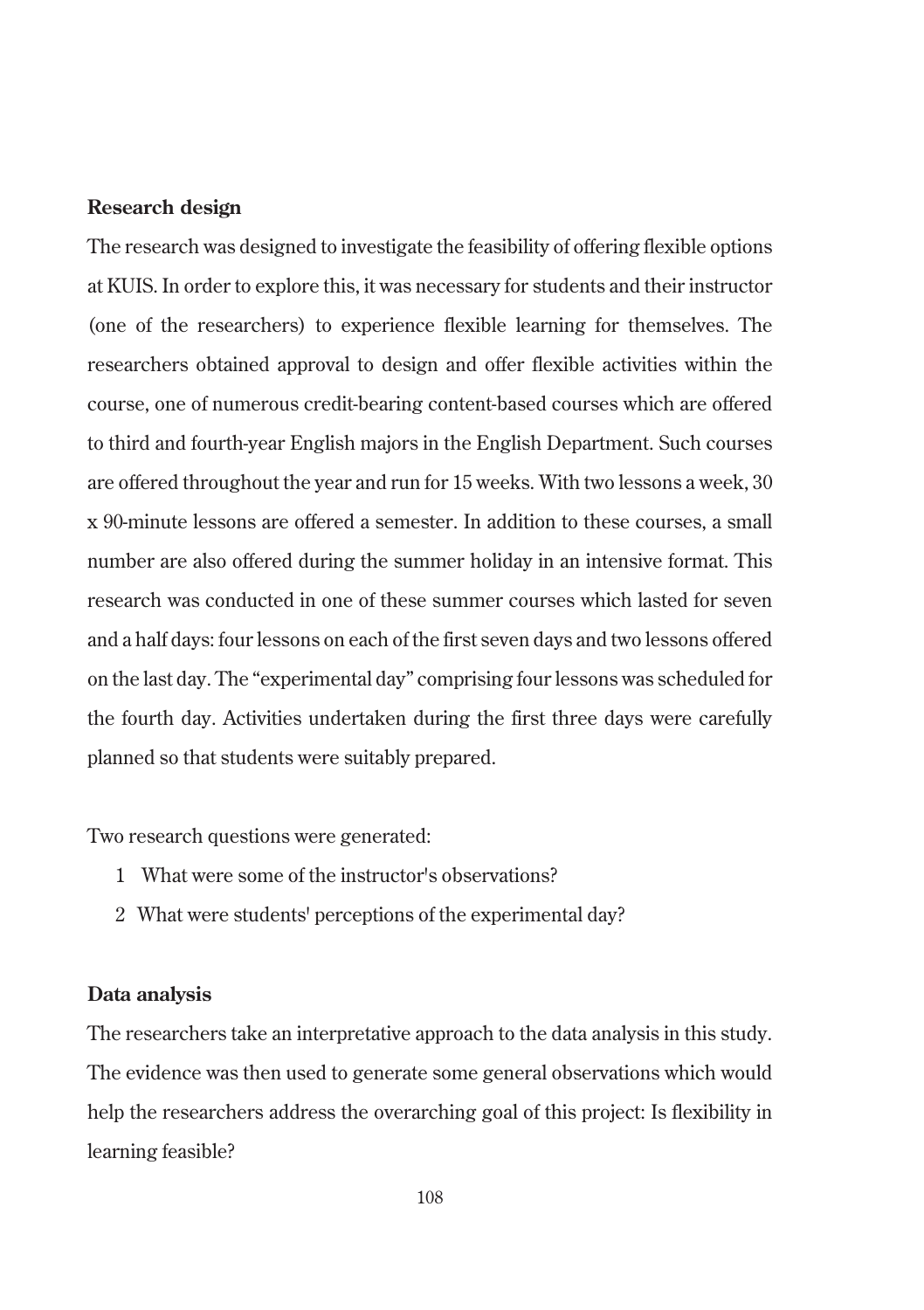### **Participants**

There were 24 participants who were all Japanese students majoring in English. All of them were in their 3rd or 4th year at KUIS and were taking the intensive summer course. All of the students in the class agreed to complete the questionnaires and allowed the data to be analysed for this research.

The following section outlines the course including the piloting and development stages. Following that, there will be a description of the instructor's perceptions of the lessons, and then a description of the students' perceptions.

### **4. Piloting and course development**

### **The experimental course**

In order to give the 24 students the opportunity of accessing the course materials whether on or off campus, the university's course-management system "Moodle" was used. A custom-made course called "Phil's Summer Sogo 2012" was created to which all students were given access (see Figure 1). It should be noted that although all students were familiar with the system, practice activities were scheduled before the experimental day.

In addition to using Moodle, students created their own Google email account at the beginning of the course. Using this account, students were trained in the use of Google Documents, an online data-storage service through which it is possible (a) to create documents and (b) to collaborate with others while editing the documents online in real time.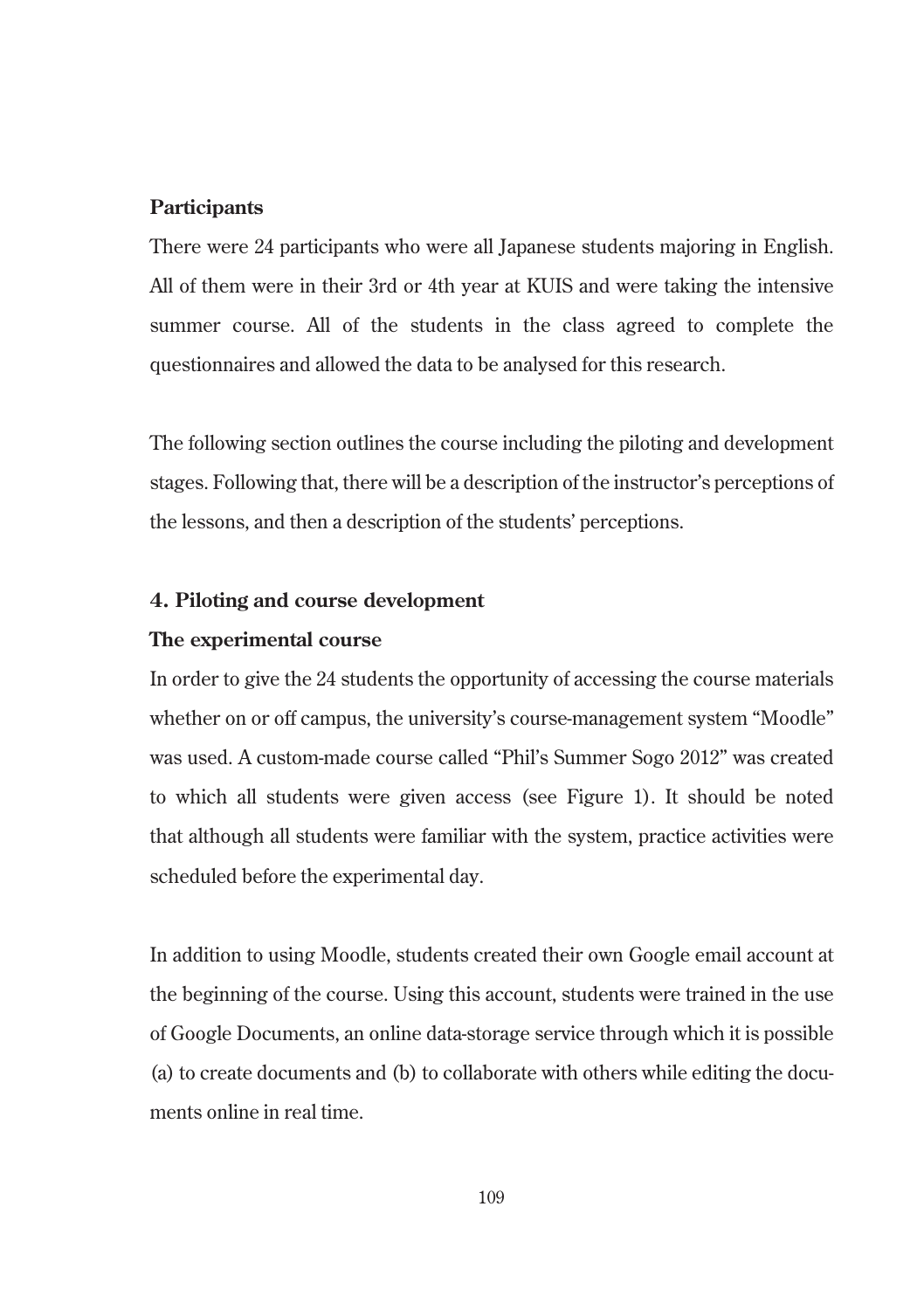

*Figure 1 The custom-made course*

The first three days of the course provided the opportunity for students to be trained in the use of Google Documents and to familiarize themselves with the type of activities planned for the experimental fourth day of the course. On the third day, students were given a detailed explanation of the procedure for the experimental day, and students were informed of the different ways that they could contact the instructor if there were any problems: by email, through Moodle, by telephone or by visiting the instructor at the university.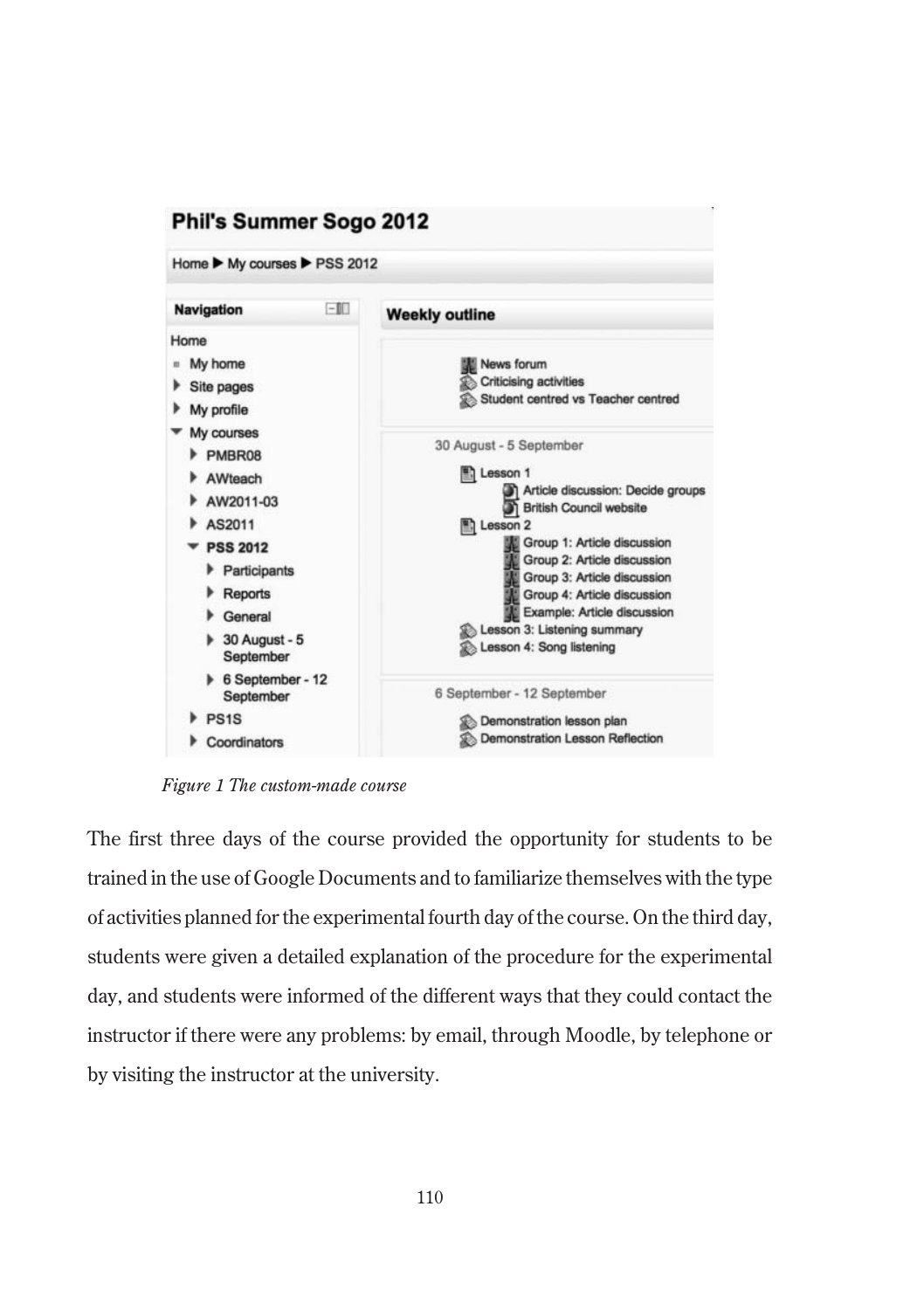### **The experimental day**

The fourth day comprised four lessons which were posted on Moodle. These lessons can clearly be seen in Figure 1 above. By clicking on the links, students were presented with clear instructions about what they had to do in all four lessons. The first lesson plan is included below (Figure 2).

### **The experimental lessons: Lesson One**

### Lesson 2: Article discussion

- 1. Answer any questions your group mates ask about your article
- 2. Ask each of your group mates 2 questions
- 3. Try to ask some follow-up questions in response to your group mates' replies
- 4. Have your lunch

*Figure 2 First lesson plan* 

In the first lesson of the day, students were informed that they would have to prepare for an online discussion which was scheduled for the second lesson. Accordingly, students were asked to access the British Council's website in order to select a short paper of their choice related to teaching methodologies. They were then instructed that the remainder of the lesson was devoted to writing a short summary of the article which they then had to post on one of four forums specifically created for this activity on Moodle. To determine which forum they had to use, students accessed a Google Document which was shared among all members in the class. Students were free to choose which of four forums they would join (Figure 3) (note: students' names have been hidden to maintain privacy); however, they were asked not to join a forum if someone had already signed up with the same article. Students then posted their work to one of four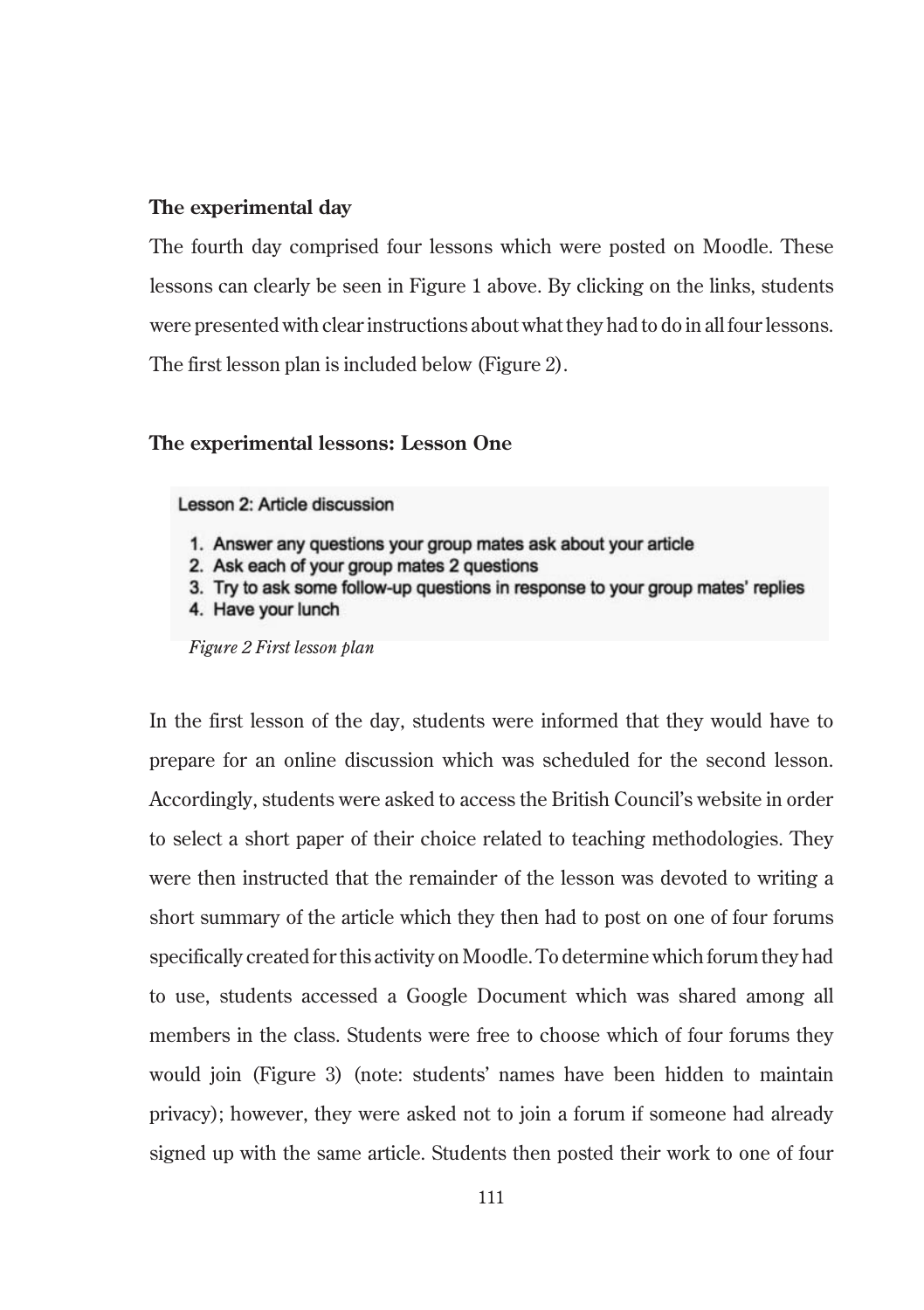Moodle-based forums . In short, students needed to use three different systems to complete the task:

- (a) The Internet: to locate a short article.
- (b) Google Documents: to sign up for a discussion group
- (c) Moodle: to post the summary.

|                         |       | Article choice          | <b>Comments</b><br>File Edit View Insert Format Data Tools Help All changes saved in Drive |
|-------------------------|-------|-------------------------|--------------------------------------------------------------------------------------------|
|                         |       |                         | → ↑ ↑ ↑ ↑ \$ % 123 - 10pt - B Ak A - M - H - W - H - W - H - H - H                         |
| fх                      |       |                         |                                                                                            |
|                         | A     | B                       | c                                                                                          |
| 1                       |       |                         |                                                                                            |
| $\overline{\mathbf{z}}$ | Group | Name                    | <b>British Council: Article name</b>                                                       |
| з                       |       |                         | increasing student interaction                                                             |
| 4                       |       |                         | Starting primary                                                                           |
| 5                       |       |                         | Integrating pronunciation into classroom activities                                        |
| 6                       |       |                         | Seven steps to vocabulary learning                                                         |
| 7                       |       |                         | <b>Dictogloss</b>                                                                          |
| 8                       |       |                         | Getting teenagers talking                                                                  |
| $\overline{9}$          |       | $\overline{2}$          | Public speaking skills                                                                     |
| 10                      |       |                         |                                                                                            |
| 11                      |       | $\overline{\mathbf{2}}$ | <b>Group discussion skills</b>                                                             |
| 12                      |       | 2                       | Increasing student interaction                                                             |
| 13                      |       | $\frac{2}{2}$           | <b>Starting primary</b>                                                                    |
| 14                      |       |                         | Using poems to develop productive skills                                                   |
| 15                      |       | $\frac{2}{2}$           | Learning styles and teaching                                                               |
| 16                      |       |                         | Using news articles                                                                        |
| 17                      |       | 3                       | Planning a writing lesson                                                                  |
| 18                      |       | 3                       | Reading out loud                                                                           |
| 19                      |       | 3                       | Simulated immersion                                                                        |
| 20                      |       | 3                       | <b>Group discussion skills</b>                                                             |
| 21                      |       | 3                       | Getting teenagers talking                                                                  |
| 22                      |       | 3                       | Lexical notebook or vocabulary cards?                                                      |
| 23                      |       |                         | Taboo in the class room                                                                    |
| 24                      |       |                         | <b>Group discussion skills</b>                                                             |
| 25                      |       |                         | Developing pronunciation through songs                                                     |
| 26                      |       |                         | Public speaking skills                                                                     |
| 27                      |       |                         |                                                                                            |
| 28                      |       |                         | Getting teenagers talking                                                                  |
| 56                      |       |                         |                                                                                            |

*Figure 3 Google Document used for sign ups*

### **The experimental lessons: Lesson Two**

Having (a) selected an article from the British Council website about teaching methodologies, (b) individually prepared a summary of the article, and then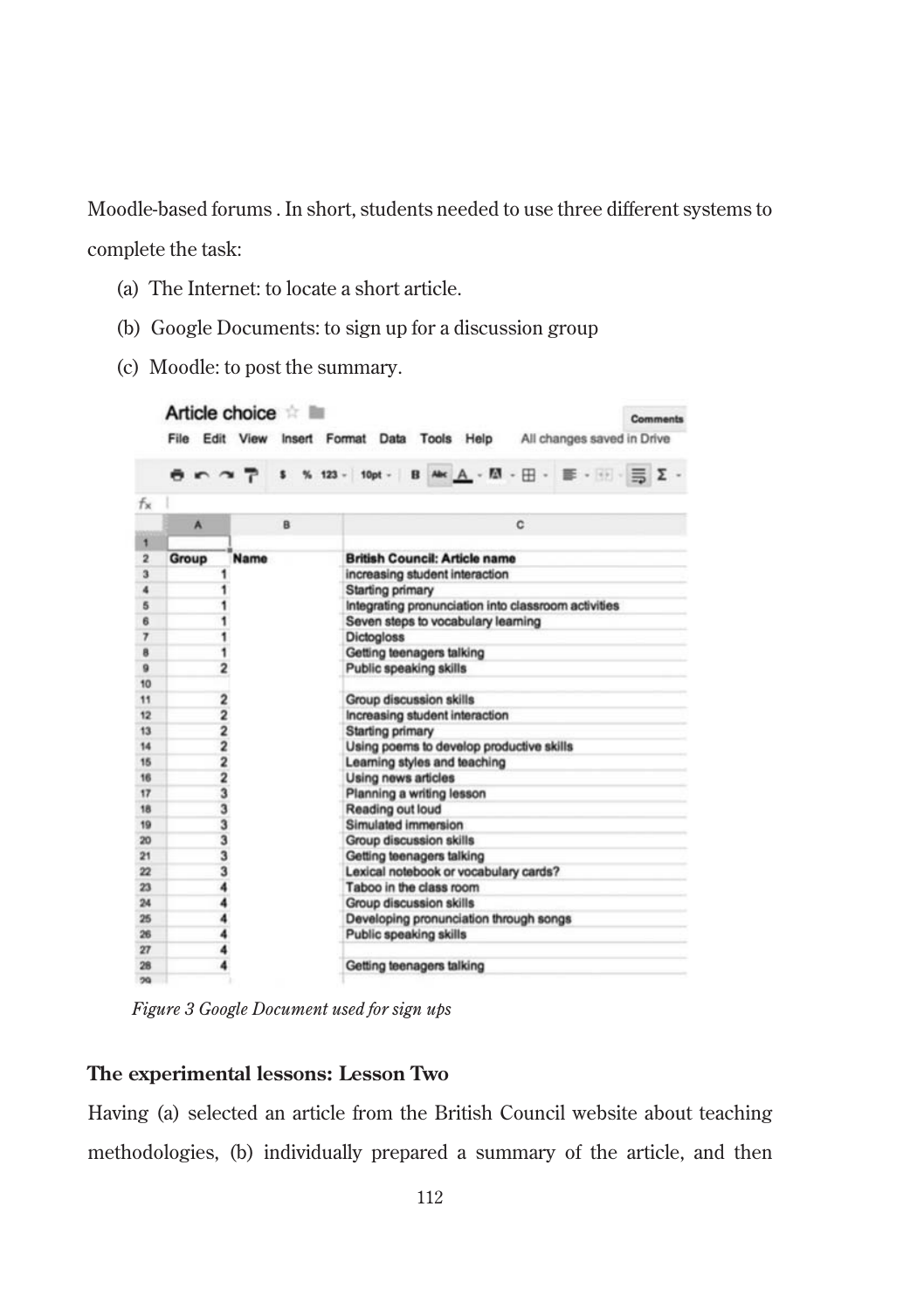posted their work to one of four Moodle-based forums specifically created for this activity, students moved onto the second lesson. Students were instructed to ask each of their five group mates two questions about their articles / summaries (Figure 4). Therefore, students were supposed to ask a total of ten questions, and answer ten questions throughout the scheduled lesson (Figure 5). Having finished, students broke for lunch.

### Lesson 2: Article discussion

- 1. Answer any questions your group mates ask about your article
- 2. Ask each of your group mates 2 questions
- 3. Try to ask some follow-up questions in response to your group mates' replies
- 4. Have your lunch

*Figure 4 Instructions for students*

|                                                                             | Display replies in threaded form<br>٠                                                                                                                                                                                                                                                                                                                                                                                                                                                                                                                                                                                                                                                        | Move this discussion to<br>$#$ Move |
|-----------------------------------------------------------------------------|----------------------------------------------------------------------------------------------------------------------------------------------------------------------------------------------------------------------------------------------------------------------------------------------------------------------------------------------------------------------------------------------------------------------------------------------------------------------------------------------------------------------------------------------------------------------------------------------------------------------------------------------------------------------------------------------|-------------------------------------|
| Learning style and teaching<br>- Tuesday, 4 September 2012, 02:02 AM<br>tw. |                                                                                                                                                                                                                                                                                                                                                                                                                                                                                                                                                                                                                                                                                              |                                     |
|                                                                             | This article says that teacher should know about learning systems because, students learn better and quickly if teacher match own teaching style to their learning<br>style. Learning styles will be influenced by student's genetic make-up, previous learning experiences, culture and society they live in. And, There are many kind<br>of learning styles by some way of thinking. According to "The four modalities", styles are prefer visual(seeing) learning, prefer auditory(hearing) learning, prefer<br>kinaesthetic(moving) learning and prefer tactile(touching) learning. In addition, this article says about teaching methods and activities suit different learning styles. |                                     |
|                                                                             |                                                                                                                                                                                                                                                                                                                                                                                                                                                                                                                                                                                                                                                                                              |                                     |
|                                                                             |                                                                                                                                                                                                                                                                                                                                                                                                                                                                                                                                                                                                                                                                                              | Edit   Delete   Reply               |

*Figure 5 Students asking questions online*

### **The experimental lessons: Lesson Three**

In one of the lessons conducted before the experimental day, students studied about how to present a song-listening lesson and a demonstration was given. Related to this topic, two short papers from the British Council website provided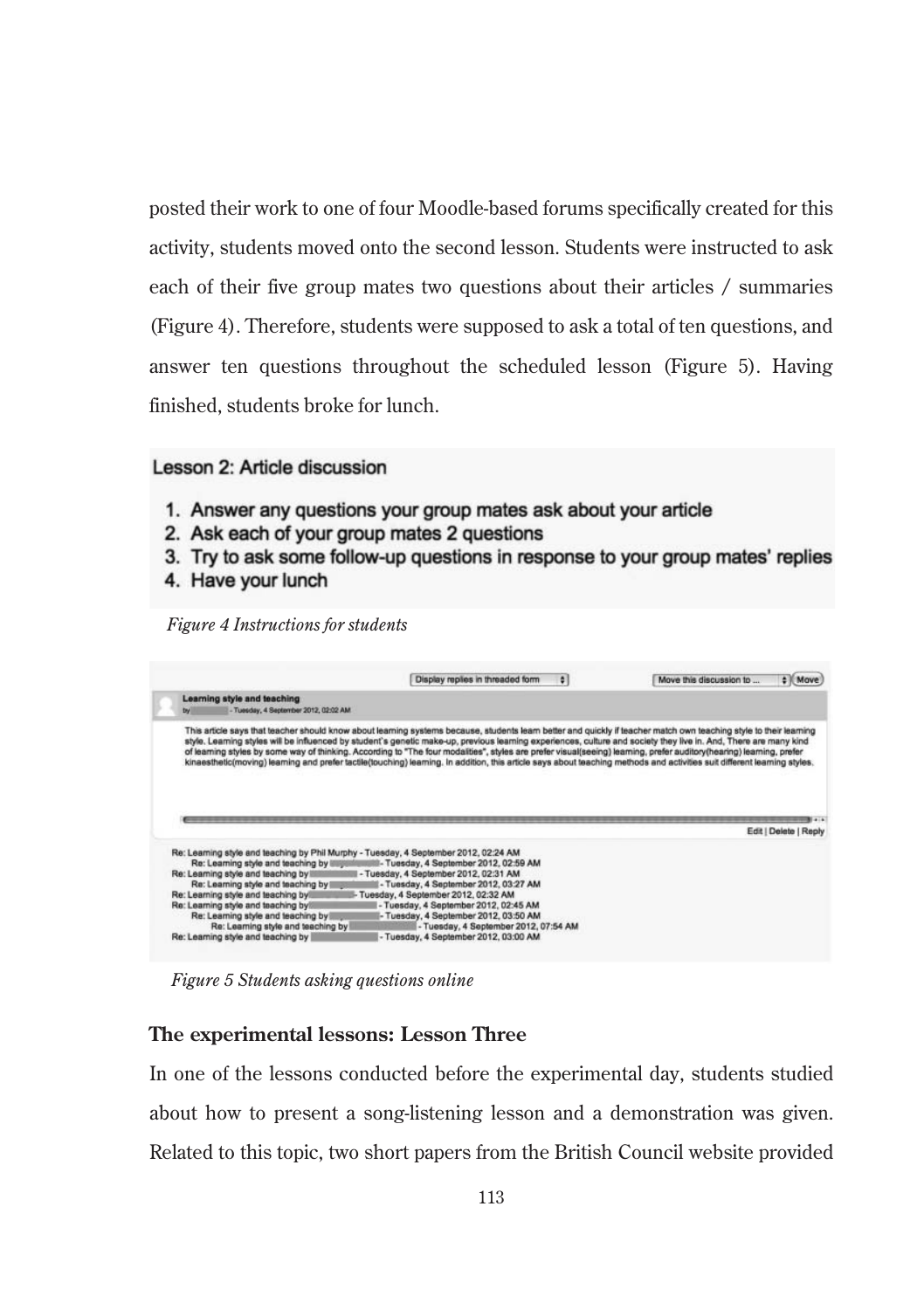the basis for suitable background reading. The first paper provided a framework for conducting a listening lesson comprising three parts: (a) pre-listening activities, (b) while listening activities and (c) post-listening activities, and the second paper focused on the benefits of pre-listening activities in more detail. Before a demonstration of a song-listening lesson was given, the instructor used the two aforementioned papers to explain about the different components of a song listening lesson, and also to provide some theory and rationale for including such activities. The pre-listening activity consisted of discussion questions as a means to introduce the topic behind the song. There was also a vocabulary exercise which focused on words found in the lyrics. Stemming from a previous lesson focusing on materials design, vocabulary was presented in the form of a "Wordle", otherwise known as a word cloud (Figure 4). Students had to initially check their understanding of the words before continuing with the rest of the materials. For the while-listening section of the lesson, students listened to the song three times and filled in the blanks with their partners. Having then checked the answers as a class, students moved on to the post-listening activity. This section of the lesson comprised discussion questions which were designed to elicit the students' (a) reactions to and (b) comments about issues related to the meaning of the song.

In line with other lessons given on the course, students were instructed to write a short 250-to-300-word summary in order to record the main points of the lesson. With the purpose of experiencing different formats of study for reflection activities later in the course, students had already written summaries alone and in pairs. This time, therefore, students were provided with the opportunity to experience writing summaries in small groups during the third lesson of the experimental day.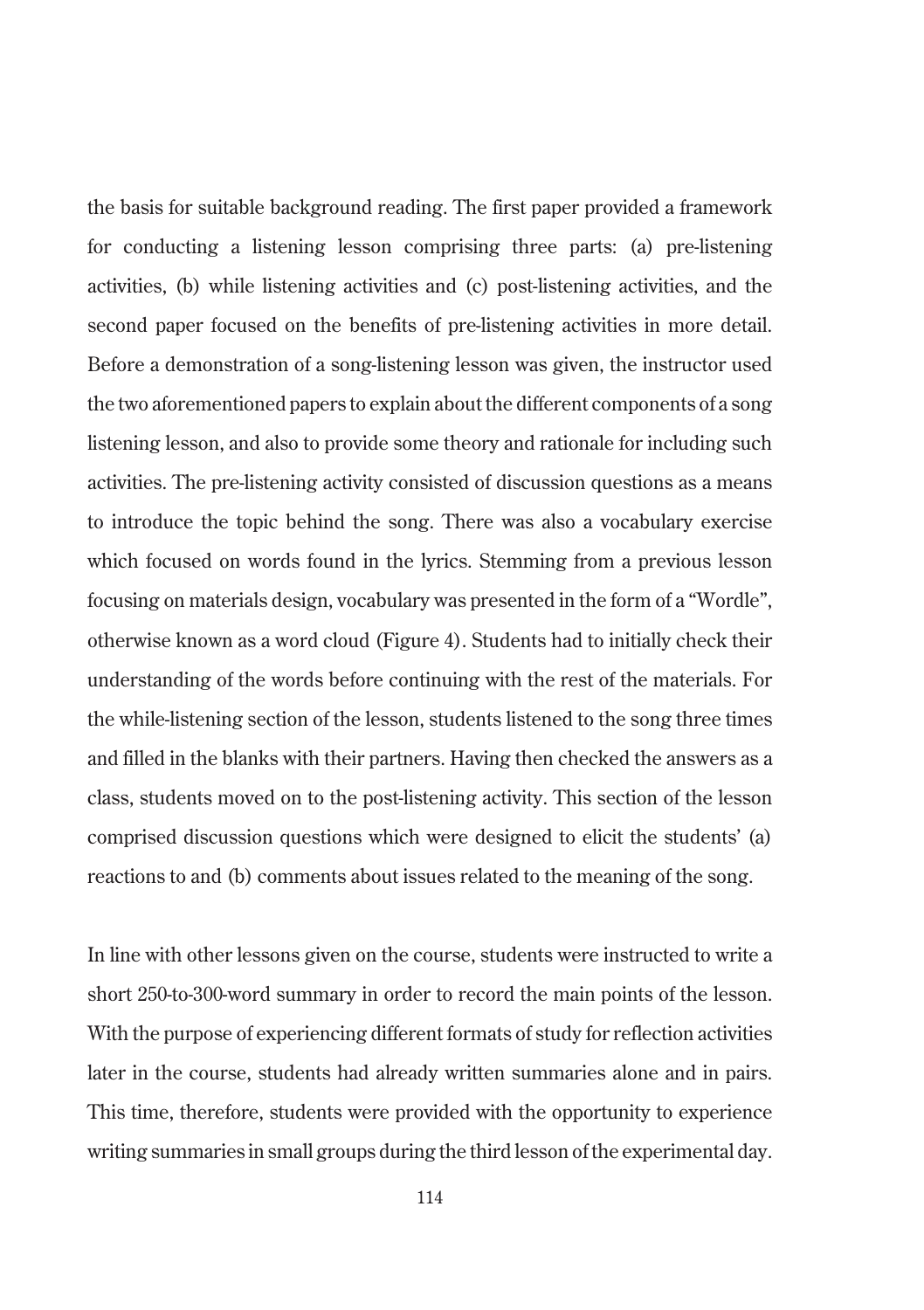To prepare for this lesson, students were asked to remain in the groups from the listening lesson itself. Students were then asked to collaboratively write their summary using the Google Document created during the listening lesson. Instructions were also provided so that the students could download their document in order to post it on Moodle. A plan for lesson three can be found below (Figure 7).



*Figure 6 A word cloud*

Lesson 3: Listening summary

- 1. Work with your group mates
- 2. Use your group's "Listening summary" Google Document
- 3. Write a summary about the main points of "Teaching Listening"
- 4. The summary should be about 250 words long
- 5. Download your finished Google Doc
- 6. Save your summary as follows: familyname1-familyname2-familyname3-familyname4.doc(x)
- 7. Upload your finished Google Doc to Moodle
- 8. Have a break

*Figure 7 Lesson Plan 3*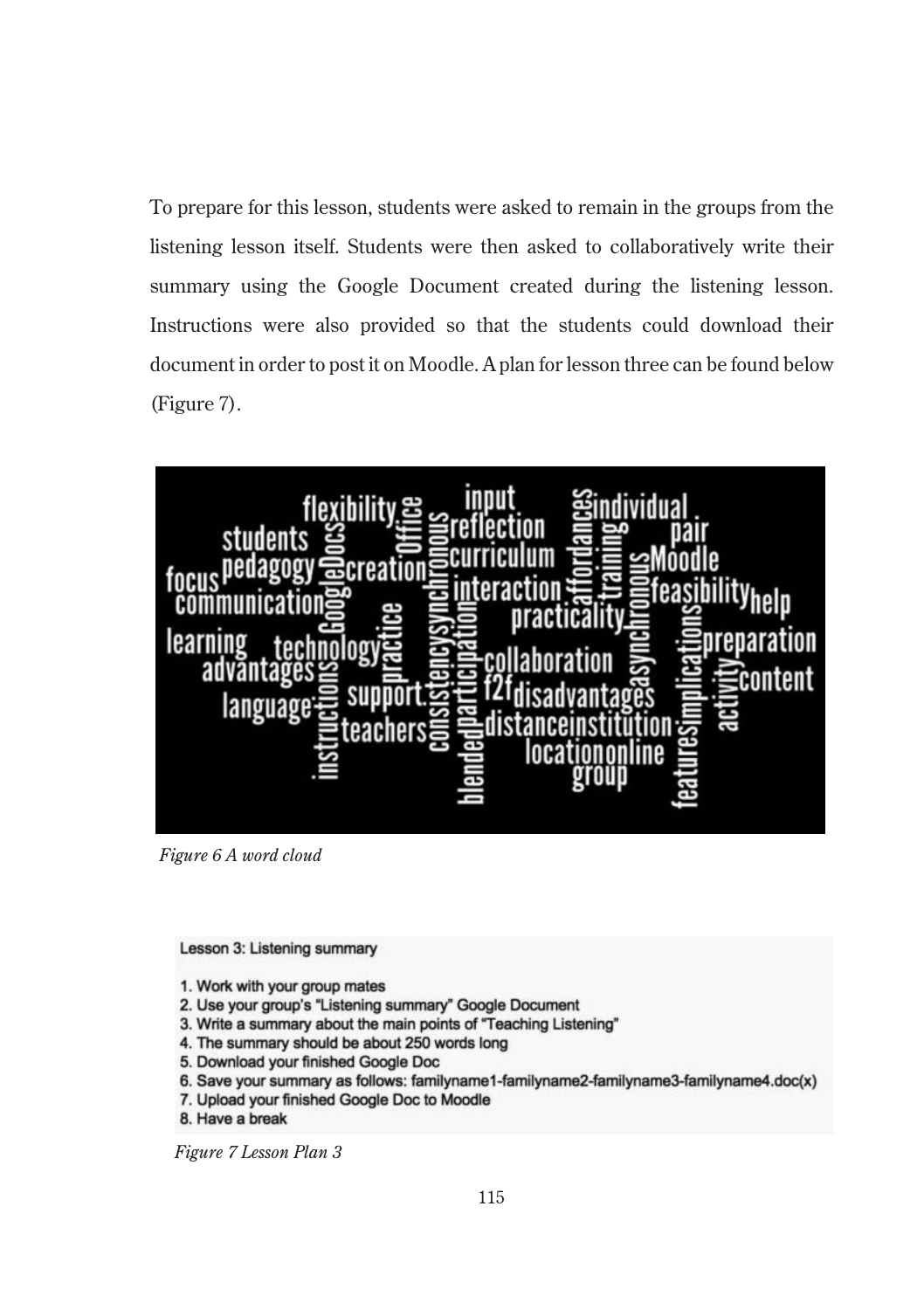### **The experimental lessons: Lesson Four**

As noted below in the plan for Lesson Four (Figure 8), students worked collaboratively to develop materials for a song-listening lesson. As described above, the materials had to demonstrate an awareness of pre-, while and post-elements to the lesson whether at the sentence level or above. Also, as noted above, groups used Google Documents which were created in the listening lesson before the experimental day. Students not only worked on the document together, but they also had to create and include a word cloud having decided upon the song and then the vocabulary / language that they wanted to focus on. Once the document comprising lesson materials for a song-listening lesson had been created, it was downloaded from Google Documents and then uploaded to Moodle.

#### Lesson 4: Song listening activity

- 2. Use your group's "Song listening activity" Google Document
- 3. Make a song-listening activity
- 4. Download your finished Google Doc
- 5. Save your Word file as follows: familyname1-familyname2-familyname3-familyname4.doc(x)
- 6. Upload your finished Google Doc to Moodle
- 7. Finished for the day

### **5. Research Question One: Instructor perceptions of the experimental day**

A first person narrative approach was adopted in order to glean instructor perceptions of the course. Based on the teacher's reflective narrative (below), the second researcher identified salient points and verified these points with the instructor (first researcher). The salient points were combined with the perceptions of the students in order to address the overall research question: are

<sup>1.</sup> Work with your group mates

*Figure 8 Song activity*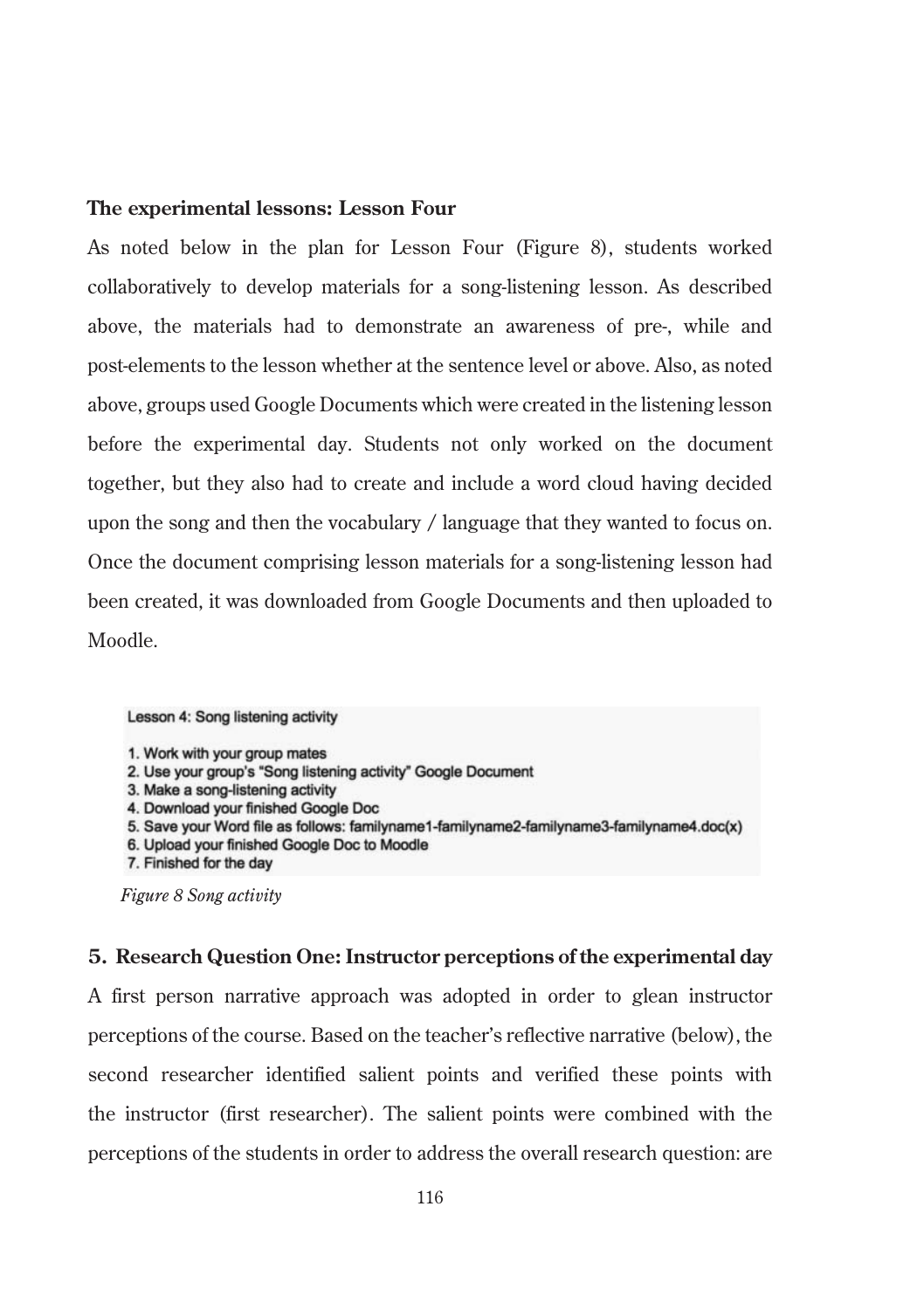flexible options feasible for this context?

### **Instructor's narrative**

Upon announcing the experimental day, an immediate concern for students was related to attendance. Due to the fact that attendance for the course described here is compulsory, students were unsure about how their participation would be recorded. Having reassured students that attendance would be checked and determined through evidence of a presence online, the matter was resolved.

Students also raised concerns about being able to do group work at a distance at the specified time. However, in contrast to regular distance-learning courses where students can study at a time of their choice, both the time of study and what to study was specified due to the intensive nature of the course. Therefore, rather than the students organizing a time for study themselves, these details were supplied in the lesson plans; in short, it was essentially a requirement that students had to be online.

### **The experimental lessons: Lesson One**

Selecting a paper related to teaching methodology and then leading a discussion on the topic was an activity that had previously worked well in the classroom on the regular course on numerous occasions. This lesson, therefore, was considered to be valuable for numerous reasons: most notably, students were able to select an article of personal interest. As the course often catered to students studying for different teaching licences, students had the opportunity to focus on articles specifically related to their needs as trainee teachers; for example, students were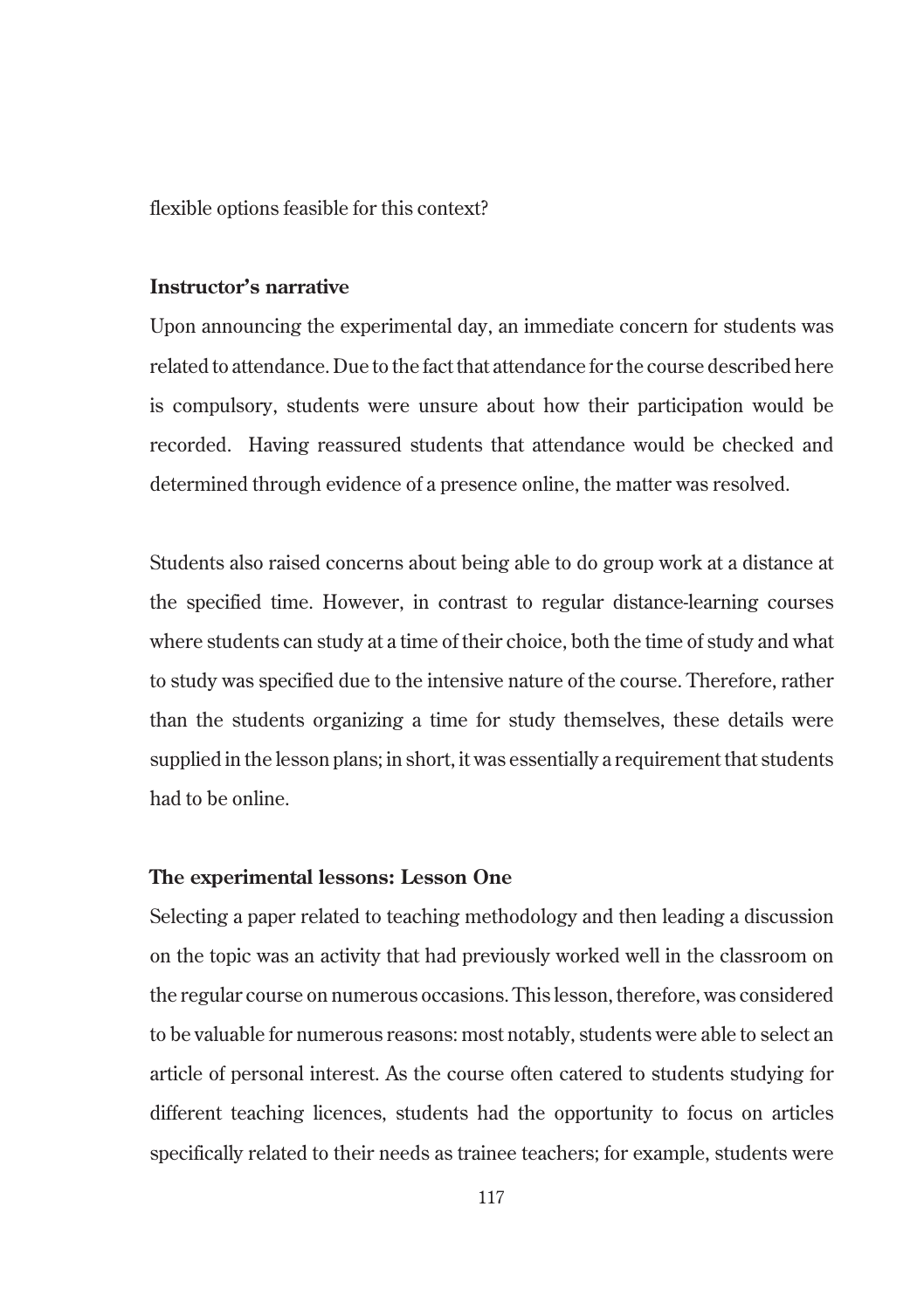able to select papers directed at the elementary school, junior high school, high school and/or university level.

Whereas in face-to-face mode students usually worked in groups of four, the synchronous discussion in online mode circumvented the pragmatic need to wait for appropriate moments to contribute to discussions. In contrast to face-to-face mode, therefore, the medium of the forum allowed all participants in the group to contribute to the discussions whenever they wished. For this reason, and also due to the time allocated for this lesson, groups comprising of six members was deemed to be appropriate.

On the morning of the experimental day, the instructor remained in his office monitoring both Moodle for postings of the summaries, and also Gmail for requests for help. Surprisingly, one of the students knocked on the instructor's door to enquire whether he could use the computers in the classroom that was normally scheduled for the course. He explained that his modem was not working at home, and he was not able to access the Internet. Another student was also waiting in the regular classroom. He had come to school because his computer was not working. Likewise, he was unable to do anything without coming to school. The flexible nature of this course, however, catered for students who came to school as the location of study could be anywhere with an Internet connection.

By checking the times that summaries were posted to Moodle, it was evident that not all students finished before the deadline specified for the first lesson. When these students were questioned as to why they were late, reasons given were all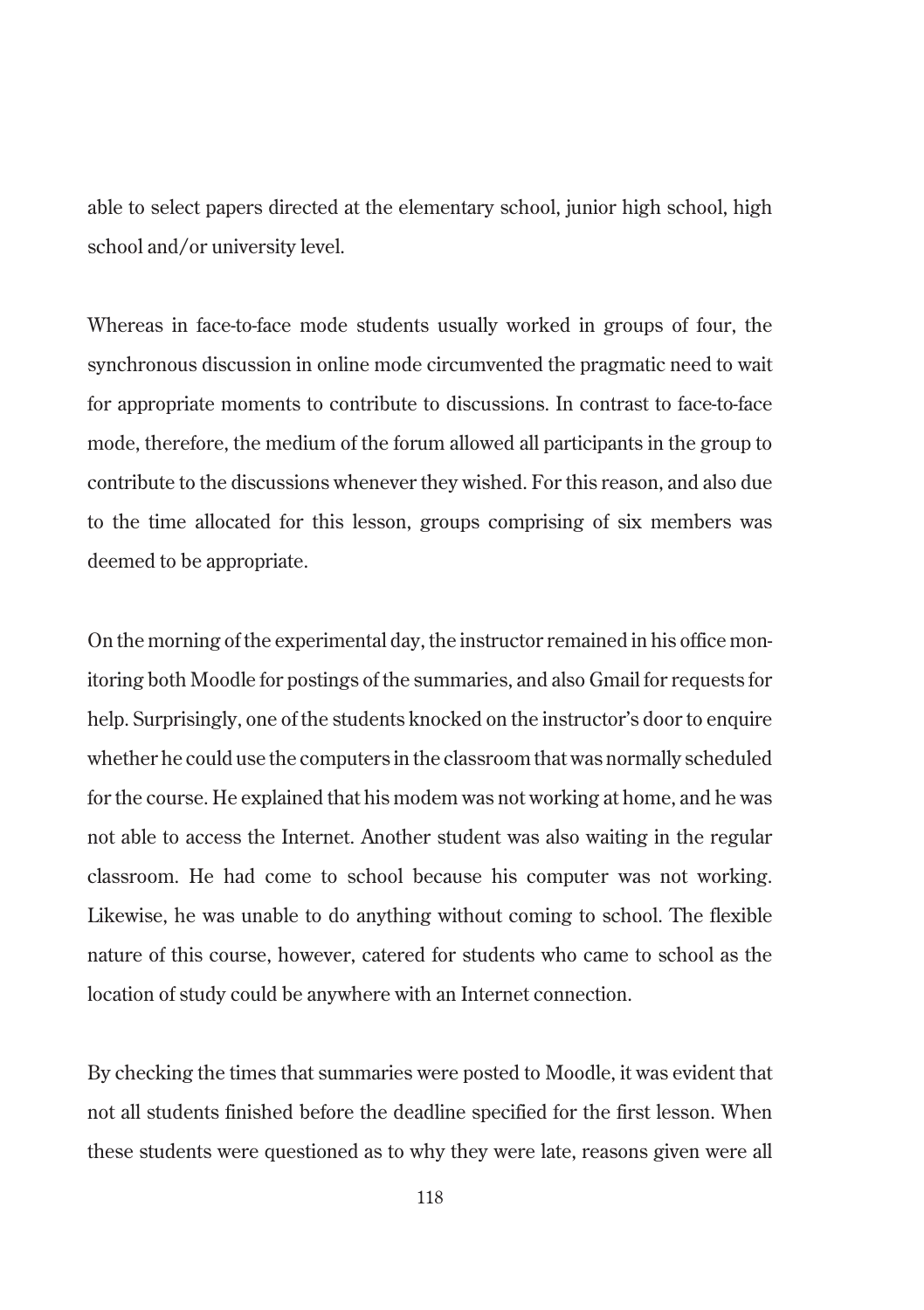related to technical difficulties. As mentioned above, the students who had difficulties came to the university to work. Despite these challenges, however, all students were able to post their summaries albeit some were late.

### **The experimental lessons: Lesson Two**

Although all students were able post their summaries, the flow of the lesson was negatively affected by the fact that group mates could not ask questions about a summary that had not been posted. This outcome was unfortunately a natural challenge associated with the intensive nature of the course. However, while monitoring the postings in real time, groups in which all students had successfully posted summaries worked well; students could be seen asking and answering questions throughout the lesson.

In situations where there was a low number of postings within a group on the Moodle forum, there was concern that students were not asking each other two questions as required; however, upon investigation, it became clear that, rather than writing two discrete questions and posting them separately, some postings actually contained two questions. Therefore, simply counting the number of postings was not an accurate indicator of the amount of work completed in all cases; instead, an instructor would need to open each posting to accurately ascertain the quantity of work that had been accomplished. It would be wise, therefore, to specify quite clearly how students should ask their questions and in what format because a count of the number of postings within a forum is one potentially useful monitoring tool. An interesting outcome was that even though some postings of summaries had been made past the deadline, all students made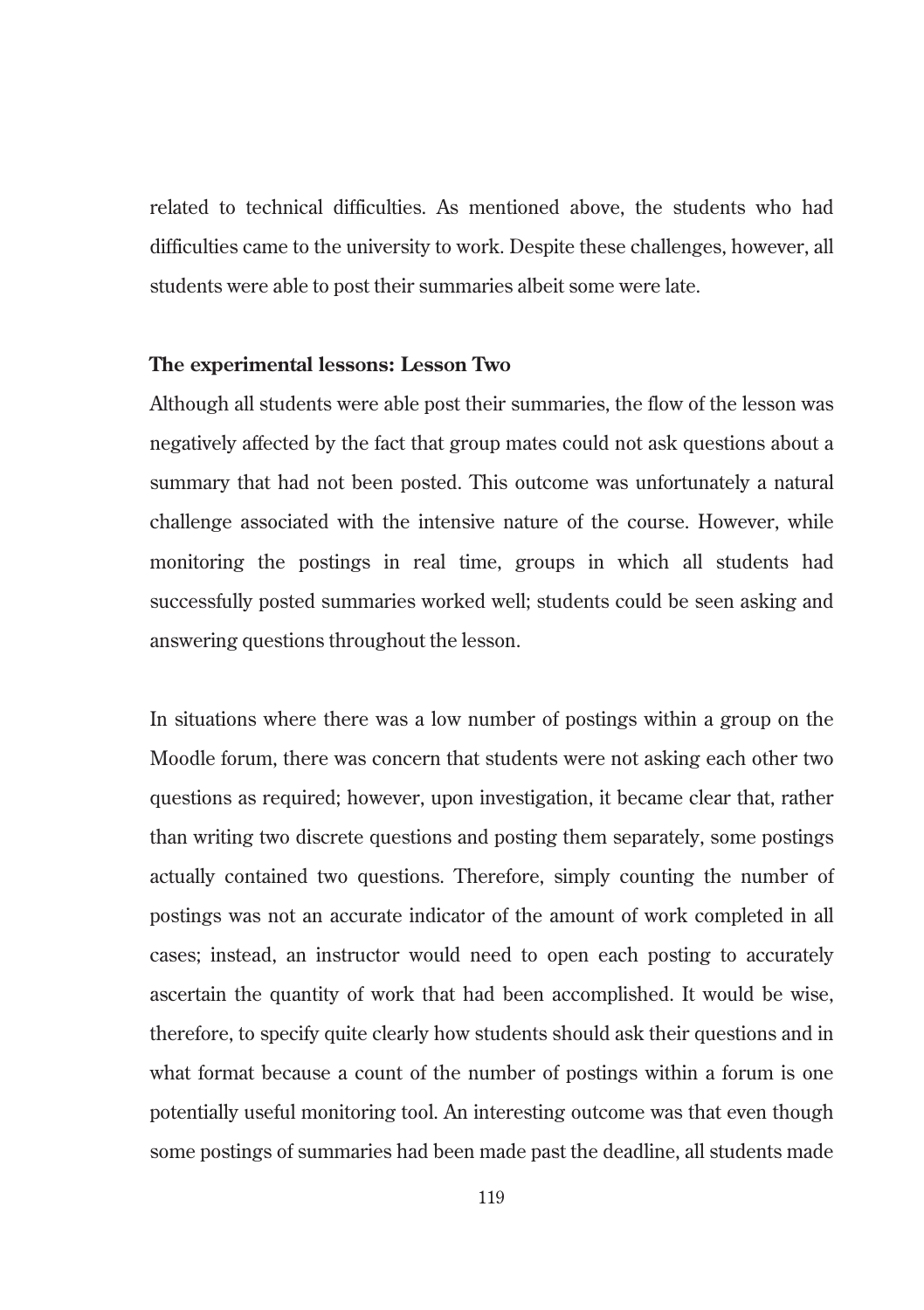a conscious effort to diligently ask and answer the required number of questions during the day. Despite this outcome, however, instructors should think carefully about deadlines and how they should be managed; for example, should students be allowed to post past any deadlines and should there be any penalties if they do?

### **The experimental lessons: Lesson Three**

Writing a group summary about the listening lesson was an activity that was usually set for homework in previous courses. In years prior to the availability of Google Documents, students usually commented about how challenging this activity was with regard to collating each student's part of the summary. Whereas students had previously contributed their part of the work separately by using, for example, email or USB sticks, Google Documents was perfect for allowing students to collaboratively and synchronously contribute to all parts of the document whenever and wherever. In this regard, the activity worked extremely smoothly, and much better, in online mode.

It should be noted that one group of students decided to meet up at school for the two lessons in the afternoon. There were two main reasons for this decision: (a) one of the students was having technical issues with her computer, and, therefore, decided to use one of the school's computers instead and (b) the other group mates also decided to go to the university so that they could see each other and work face to face. As somebody who had a commute to the university in excess of two hours, and as somebody who could have possibly benefitted the most by working at home in terms of commuting time saved, it was surprising that the student who lived furthest from the university still happily came to school despite the need not to.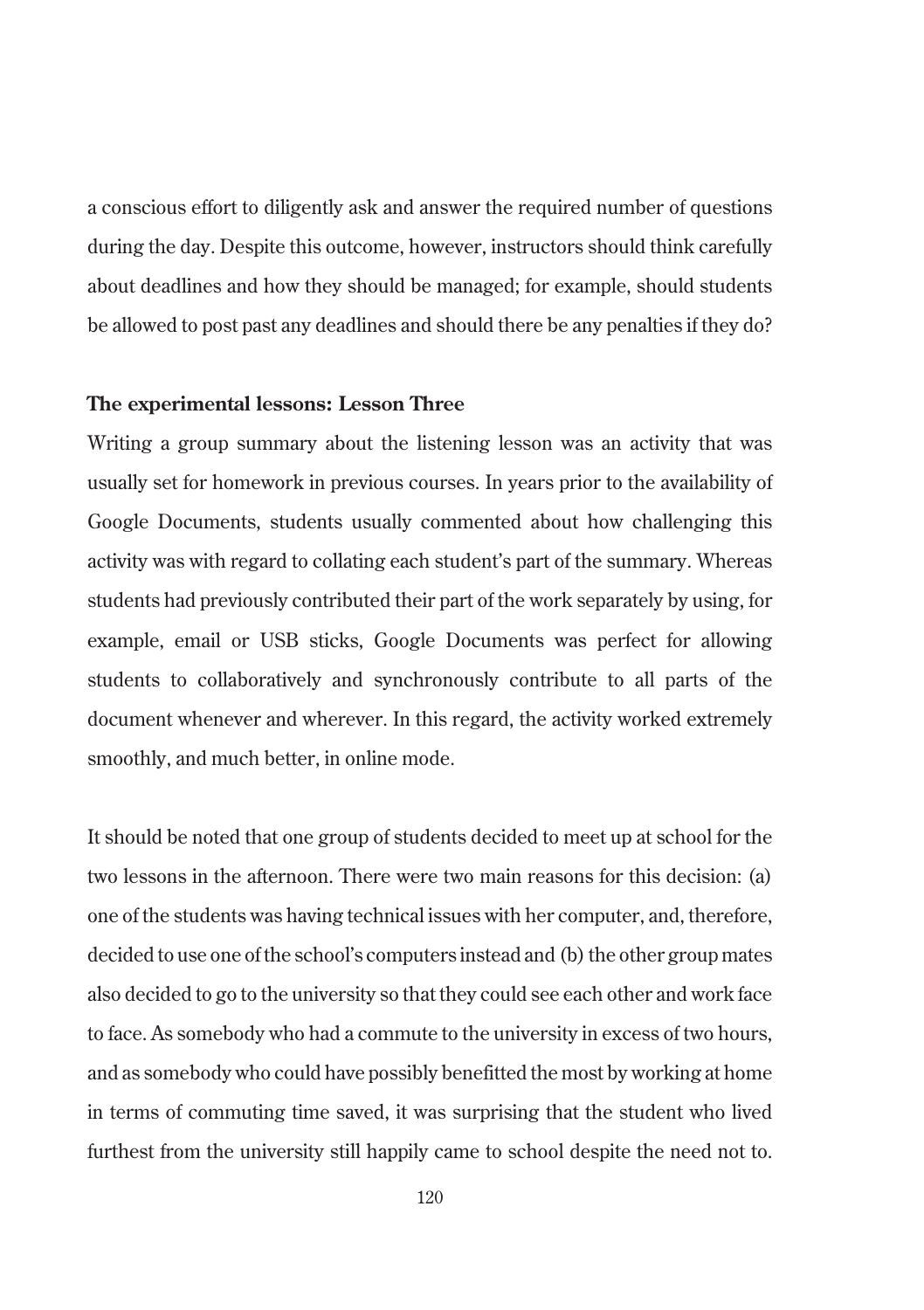When questioned as to why she came to campus, she explained that she wanted to chat and see her friends in the group during break times. It was evident, therefore, that there was the potential for strong bonds to form with group mates, and a strong sense of responsibility. When designing any courses incorporating flexible learning, therefore, a course designer / instructor would be wise to take social factors into account to reduce any negative fears of isolation.

### **The experimental lessons: Lesson Four**

By far the most challenging lesson of the day, students in groups had to create materials for a song-listening lesson comprising pre-, while and post- activities. In the same groups as the previous third lesson, students again used a Google Document to collaboratively create their materials. As per the lesson given previously to the experimental day, students had to agree on something to teach, choose a song, focus on the vocabulary, create a cloze activity, and then decide on a post-listening activity to elicit a reaction to the song and to stimulate critical discussion. Furthermore, with regard to materials design, students had to include a word cloud so that there was a focus on vocabulary before the cloze activity.

This activity was deemed to be challenging by the instructor as students had to collaboratively

- · create a shared Google Document
- · create a word cloud
- · write up the materials
- · post the finished document to Moodle.

Despite being a challenging activity in terms of both what the students had to do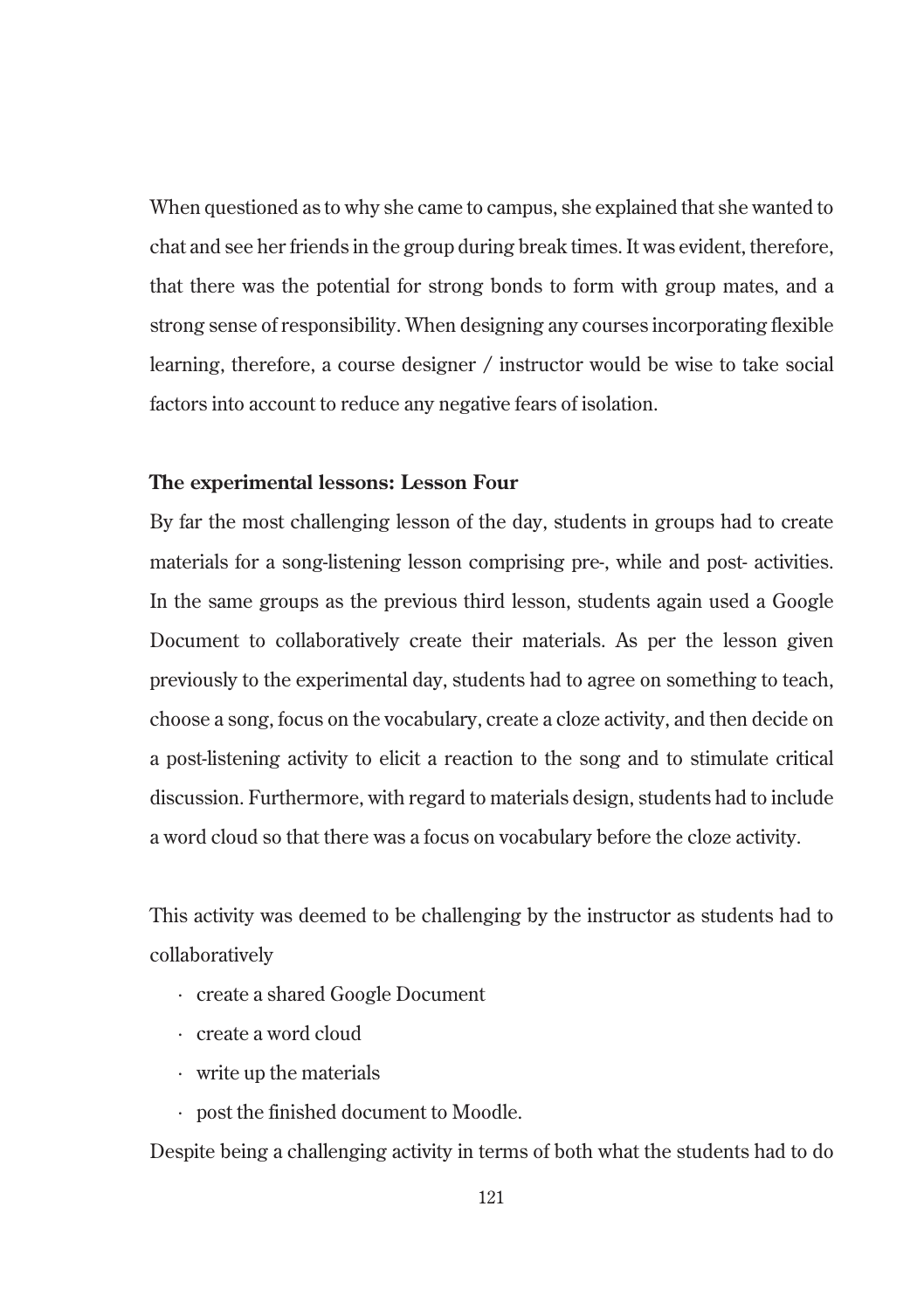and also how they were going to accomplish it collaboratively, there was only one call for help. In one group, none of the students were able to generate a Wordle either due to the age of their computer and/or the lack of certain software needed to generate the word cloud. Fortunately, while monitoring the Google Documents, the students were able to ask for help when they knew that the teacher was present, and the problem was easily resolved by the teacher generating a word cloud for the students using the words that they had chosen and supplied. Therefore, all groups were able to finish the lesson.

### **6. Research question two: Students' perceptions**

In order to investigate research question 2, two questionnaires were developed. The first questionnaire was open-ended and administered to participants at the end of the course. Participants were asked to answer the following questions and give details:

- "What were the best / worst aspects of the experimental day?"
- "What are the advantages / disadvantages of this mode of study for you / students?"

Participants were then asked to comment on their perceived performance during the different activities, and also comment on the differences between a regular class and the online activities.

The second questionnaire probed for more specific details of the advantages and disadvantages of the various tasks. Due to space limitations, only the results of the bulleted questions above will be explored. The other questions may be explored in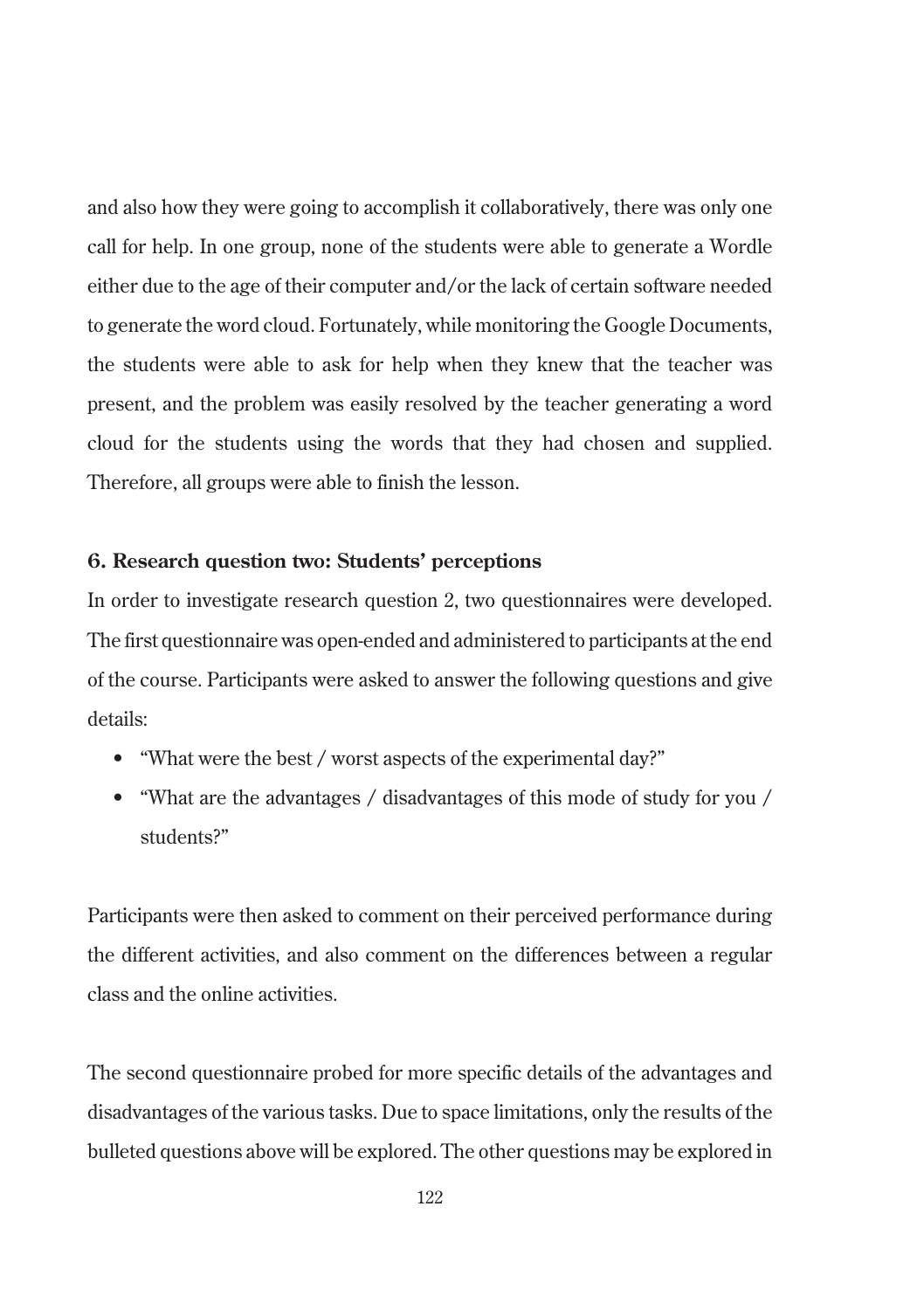more depth in a follow-up paper.

### **Results**

There were 24 participants, but some mentioned more than one aspect for each of the questions.

i. Students' perceptions of the best aspects of the experimental day (27 responses)

The following codes emerged from the open ended question: "What were the best aspects of the experimental day?"(A summary of the responses are shown in Figure 9):

Convenience (18 responses, 67%) Motivation (2 responses, 7%) Way to read/write in English (3 responses, 11%) Work with others (4 responses, 15%)



*Figure 9 Students' perceptions of the best aspects of the experimental day*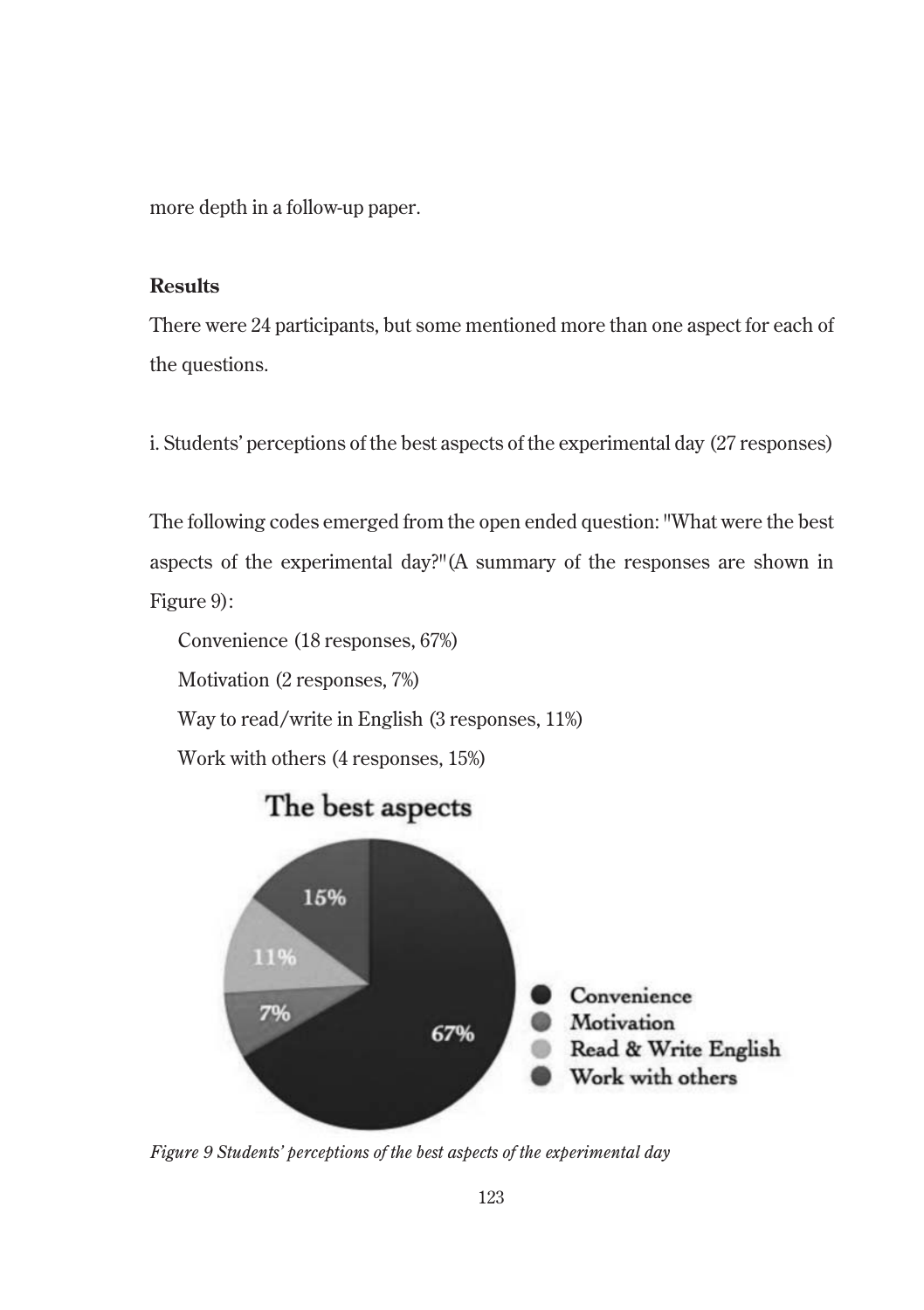In terms of convenience, 13 participants (67%) mentioned the benefits of not having to be in the classroom at the same time in order to fulfil the task as one participant wrote: "We can work anywhere if we can access on the internet".

Other participants mentioned that the way they worked was more relaxed or that they could save time and money. One participant wrote: "First of all, I really enjoyed in this unique lesson. The best aspect was that I could work on lesson 1 and 2 at home without worry about the time when I may start and finish. Also, I worked without being hasty and being in hurry from what other people were doing."

In addition to being convenient, four students appreciated the way in which they could work with others. One participant wrote: "The best aspect was we could cooperate and did at the same time". Three participants mentioned that they could practice reading and writing (which is less usual in a classroom-based discussion) and two participants mentioned that working online was motivating. One participant wrote: "We could experience a new way, so it was fresh and we are motivated".

ii. Students' perceptions of worst aspects (25 responses)

The following codes emerged from the following open ended question: "What were the worst aspects of the experimental day?" (a summary is shown in Figure 10):

Couldn't communicate well: 5 responses (25%) Technical issues: 7 responses (35%)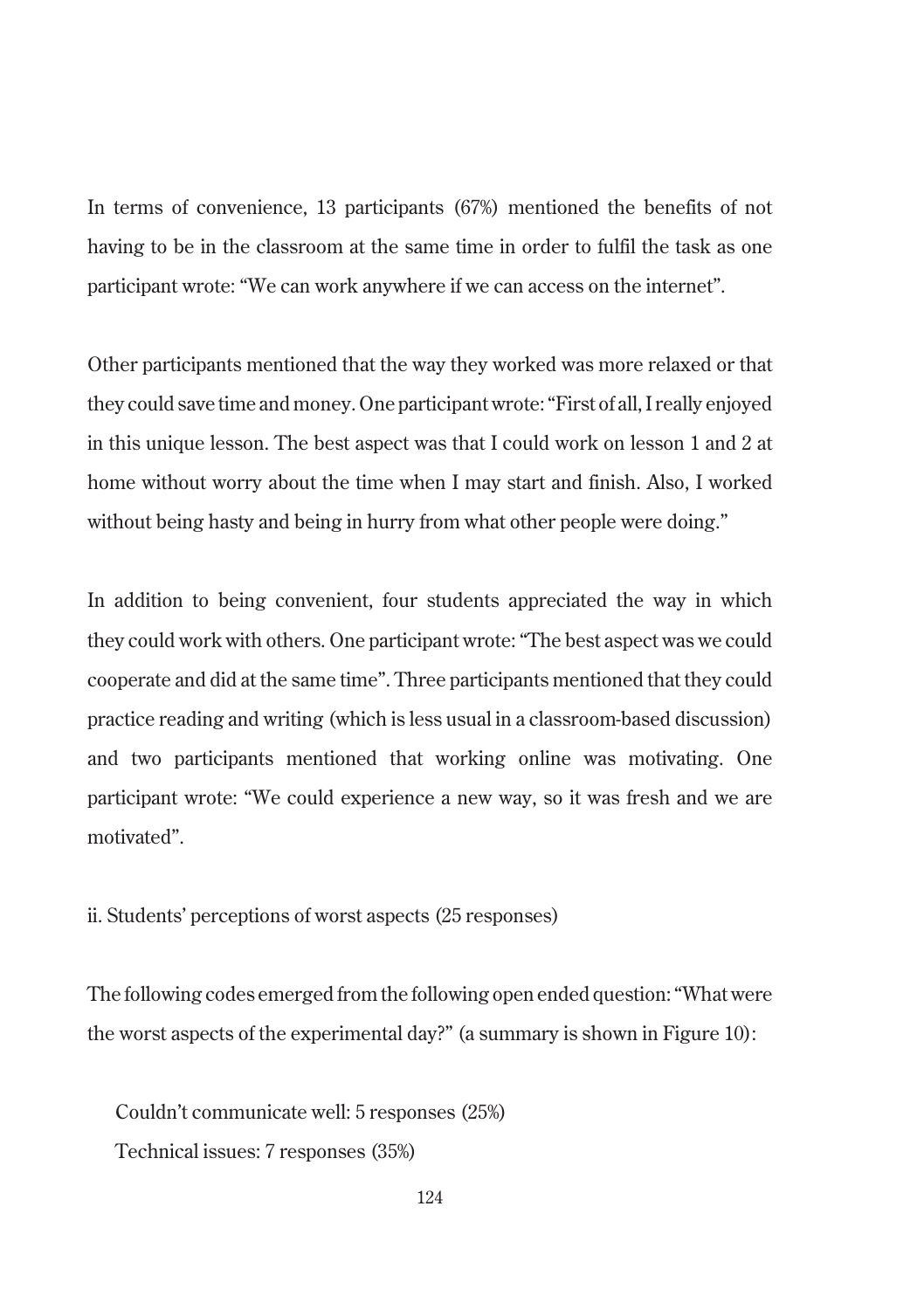Waiting for group members to respond: 5 responses (25%) Panic / confusion / lack of concentration: 3 responses (15%) Other: 5 responses (discounted)



## The worst aspects

*Figure 10 Students' perceptions of the worst aspects of the experimental day*

Five participants mentioned the difficulty in communicating online. One participant wrote: "The worst aspect is we cannot communicate with friends easily". Another participant wrote: "The worst point was we couldn't talk with group members".

Technical issues accounted for seven of the responses. Most of the complaints related to computer speed. One participant wrote: "Worst aspect was that computers worked very slowly". Waiting for a response were reported to be one of the worst aspects for five participants. This included complaints that group members had not posted their contributions on time or replied to a question at all.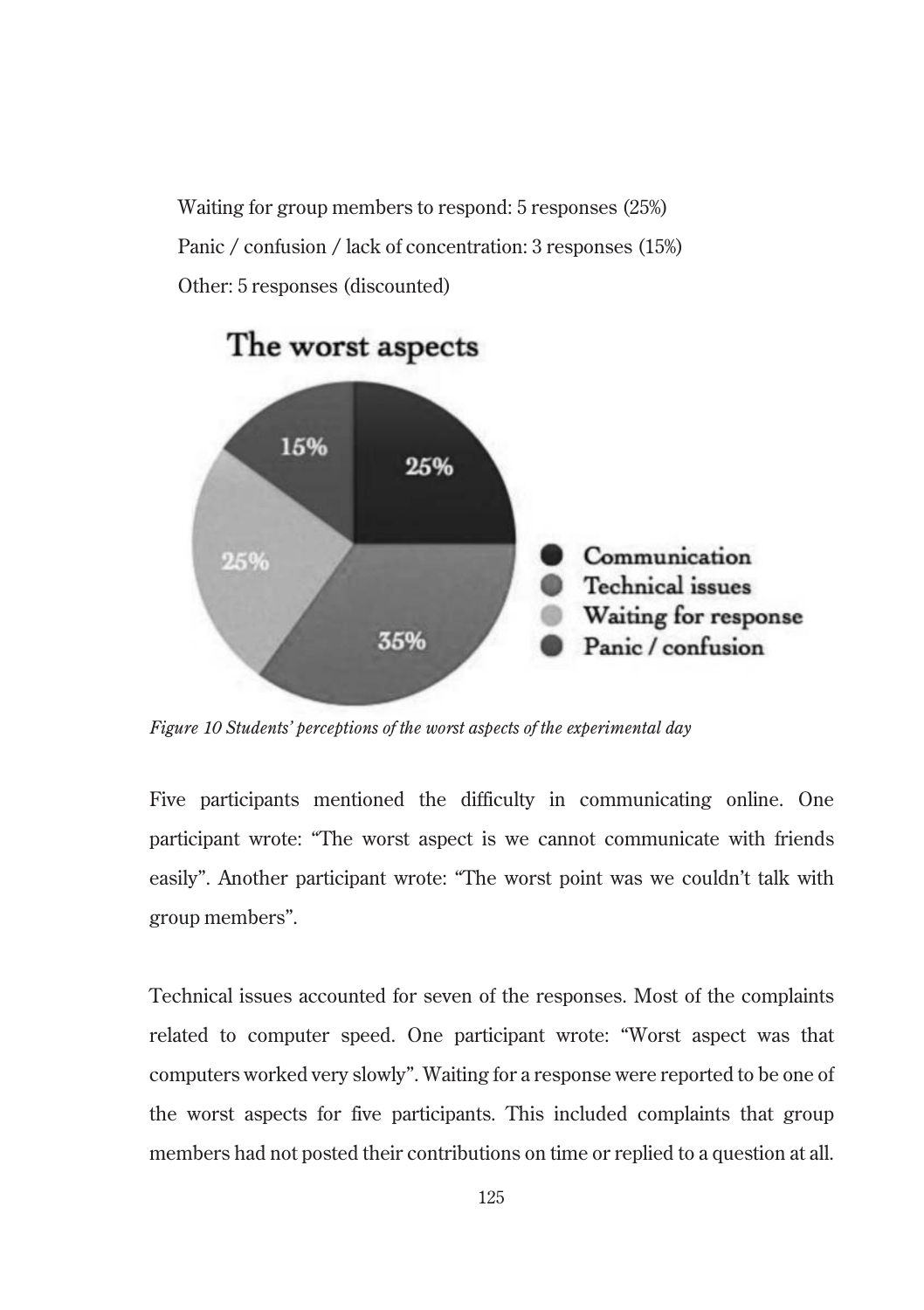Three responses related to an element of confusion, for example, one participant said that he/she was confused at first. Another wrote that he/she found it difficult to concentrate.

Responses in the "other" category were mainly ones that were difficult to interpret, so were discounted. One student complained of eye strain and another commented that he/she did not have time for a break.

iii. Students perceptions of the advantages (28 responses)

The participants perceived the advantages of the mode of study to be as follows (see Figure 11 for a summary). Only factors not previously mentioned by the same students for the previous questions are included in this data.

Convenience: 17 (65%) Way to share / work with others: 5 (19%) Computer skills: 2 (8%) Can concentrate: 2 (8%) Unclear: 2 (discounted)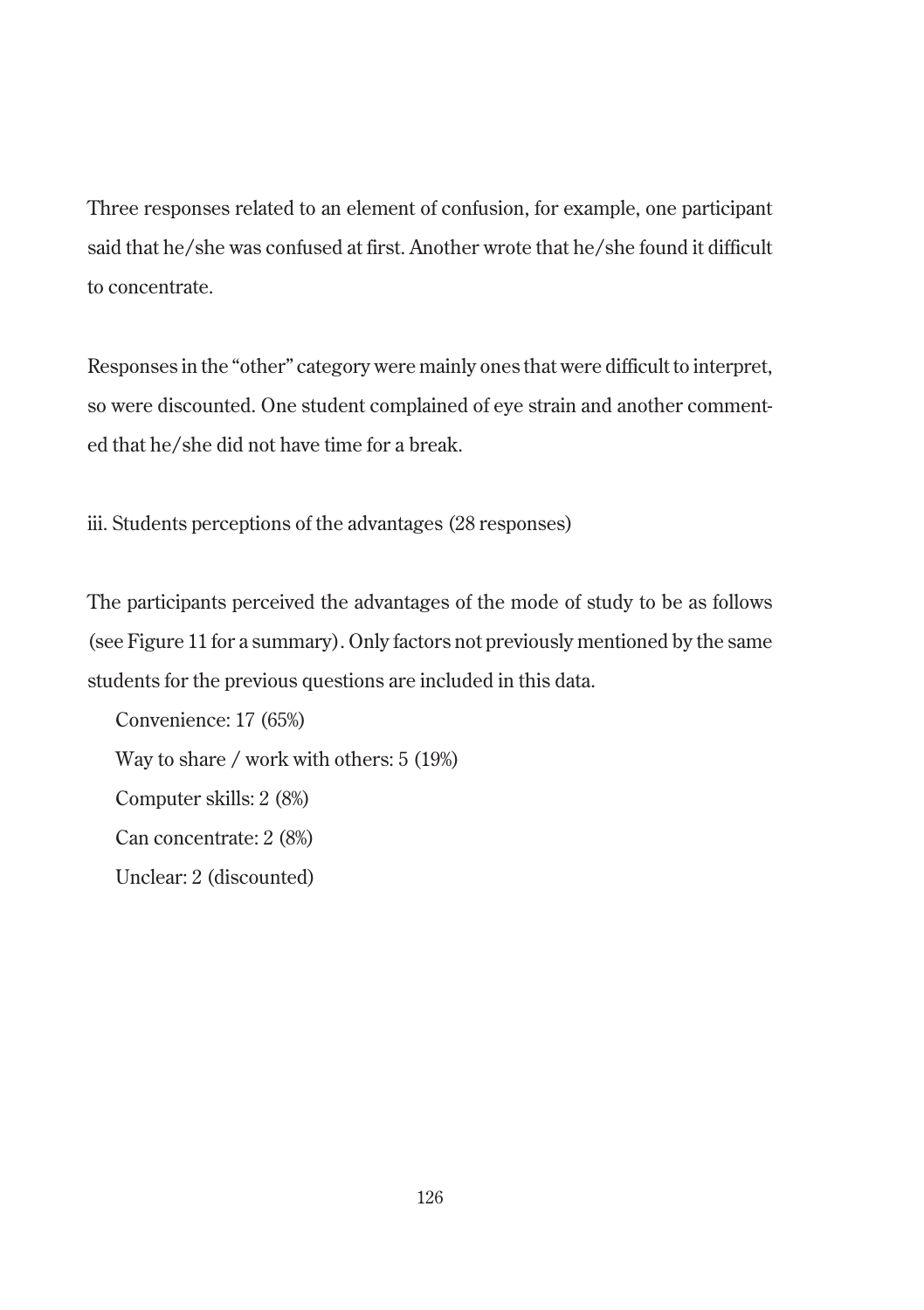

*Figure 11 Aspects of flexible learning modes identified as "advantages"*

Factors related to convenience were the most common. Many participants recognised the advantages of being able to work from anywhere. Two participants felt that this was more relaxing and two participants mentioned the fact that working this way enables a student to work at their own pace. One participant wrote: "I think the advantage is that students may work on their own pace and take their time without be disturbed by noise. And they can work anywhere they want if they have a PC."

Five participants mentioned the benefit of being able to share ideas or work with others, two participants mentioned the possibility of developing computer skills, and two students found that working this way was easier for them to concentrate.

iv. Students perceptions of the disadvantages (18 responses)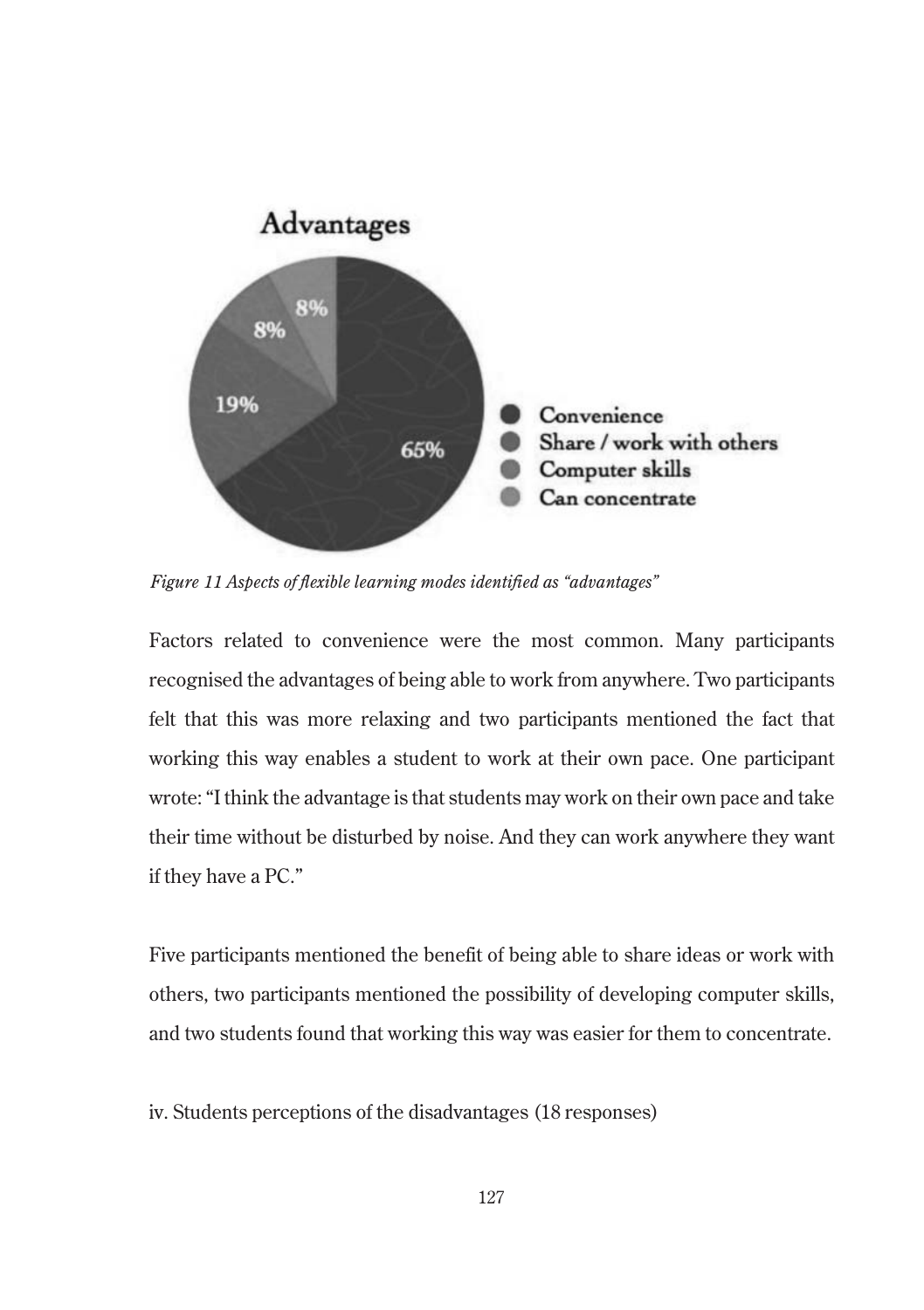The disadvantages presented here only appear if they were not previously mentioned as a "worst aspect" by the same respondent. The disadvantages mentioned were as follows (also see Figure 12):

- Not so easy to communicate: 5
- Challenges of being alone: 4
- Complaint about other students: 3
- Wanted more speaking/ listening practice: 3
- Anxiety: 2
- Technology challenges: 1



Figure 12 Aspects identified as "disadvantages"

Some students cited some disadvantages of working alone online. For example, one student wrote [it was] "difficult to keep motivation because the teacher wasn't there".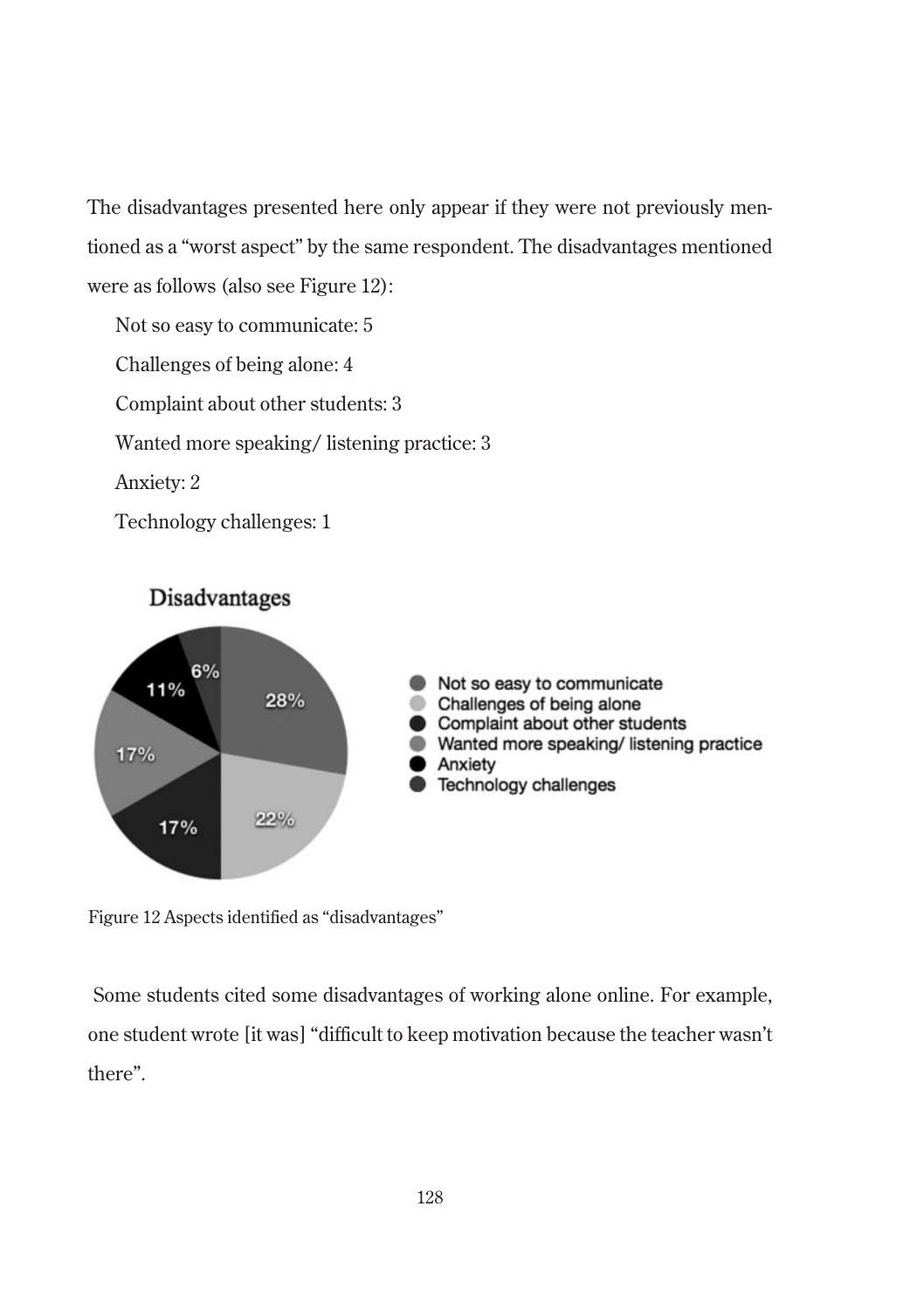Participants cited some technology challenges previously mentioned by other students. One participant commented on the necessity to read and write text on a screen: "it's troublesome to summarise a text on the screen - need to print out" which possibly indicates the level of comfort with using technology.

Three respondents complained about their classmates, for example, one student wrote: "if some students didn't join on time, group members can't finish". Another disadvantage cited relates to communication difficulties. The comments indicated that students were unused to communicating in this way. One student noted "Communicating by writing means it's difficult to tell our real emotions". Another wrote: "difficult to agree with each other".

### v. Location (24 responses)

One of the main reasons for offering flexible learning options is to give the students the possibility of working anywhere. Some students enrolled in the course had a two hour commute by train and the class took place in the middle of a very hot summer. The researchers assumed that most, of not all of the students would work from home. However, the questionnaire revealed that students worked at the following places (a summary is provided in Figure 13):

Home 13 Friends place 1 School 8 Home and school 1 Home, school and coffee shop 1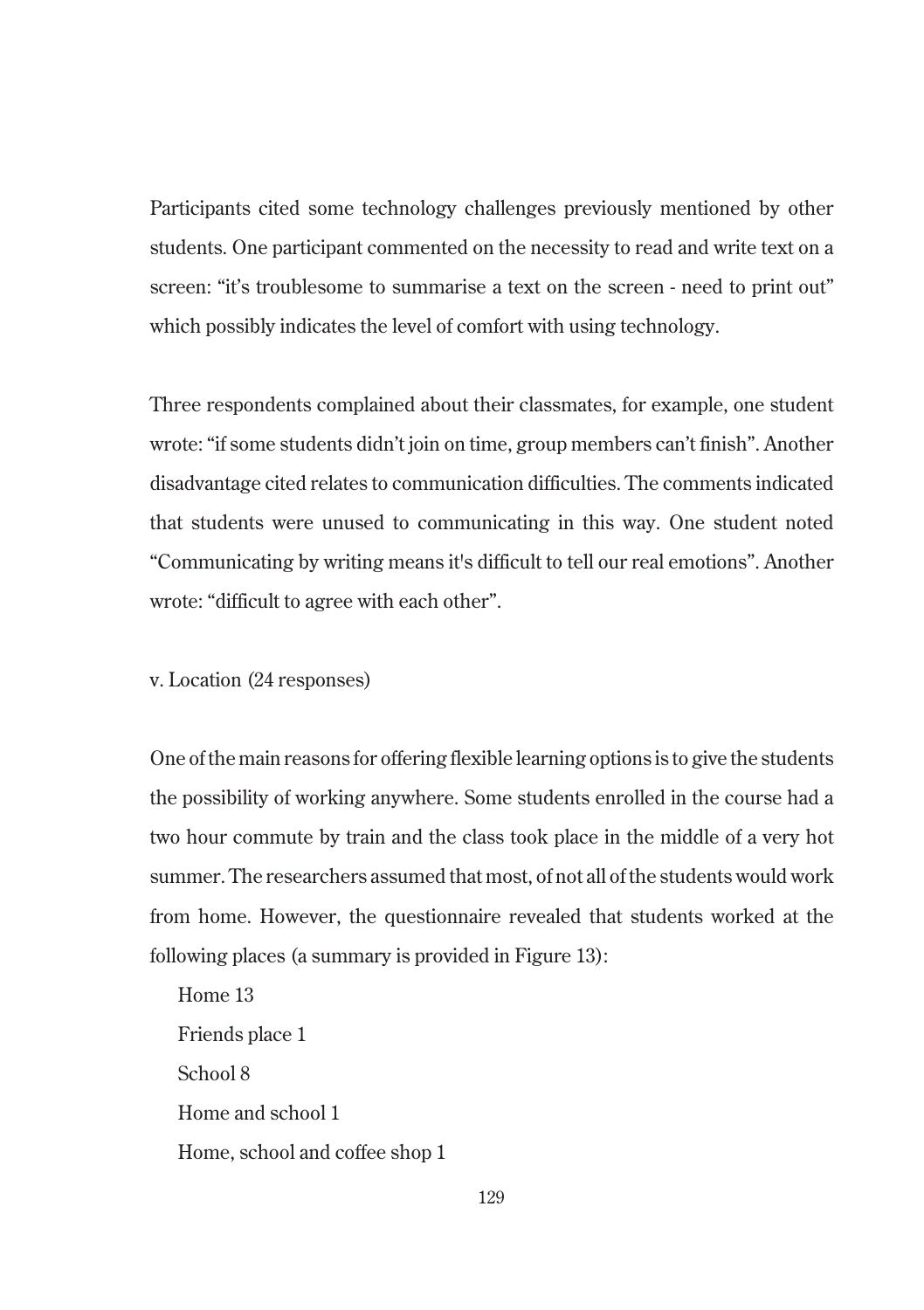

*Figure 13 Students' location during the experimental day*

### **7. Discussion**

A number of observations can be drawn from the results. This section will outline some contributing to enrichment, and also discuss some of the challenges.

### Enrichment

Almost all of the participants reported to have benefited in some way from participating in the online activities contained in the experimental day and many were very enthusiastic about the experience. There was evidence that the experience was enriching. For example, there was some evidence of learner developing a sense of autonomy. One student wrote: "we must be responsible and do the work". There was also evidence of cognitive engagement, for example, participants mentioned the need to "think deeply" and "share our thinking".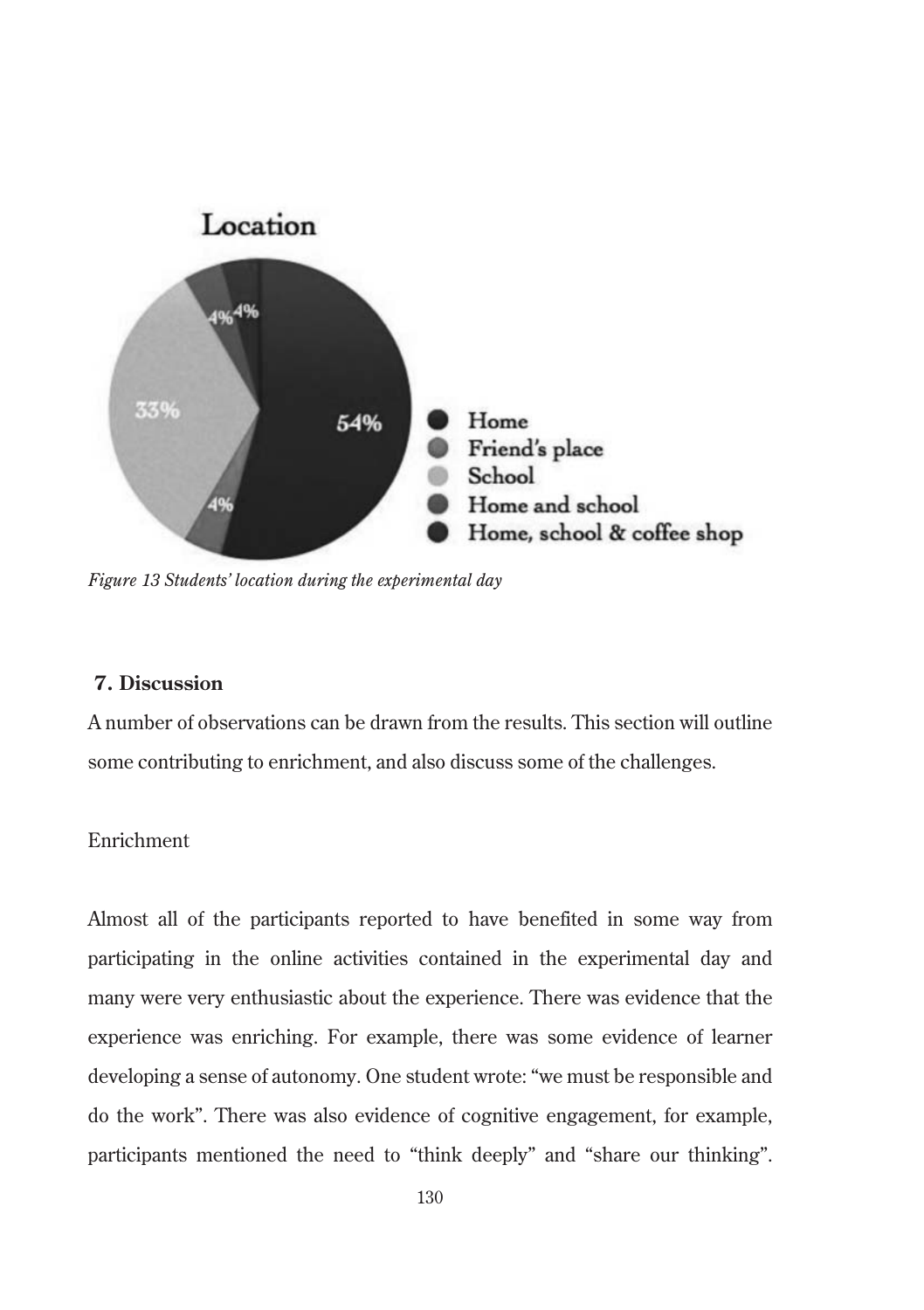In addition, there was evidence of students finding benefit in learning from others, for example, "get writing skills and notice the other person's way of writing" and "we can use the advice from others". Finally, there was evidence that learners were reflecting on their learning, for example, one student wrote that it was a "chance to improve and notice mistakes", and another noted that there were "many ideas and opinions". Although this was a small study, the students' comments indicate that offering course elements in this way would both enrich and enhance the learning experience.

### Challenges

The main challenges relate to the technology and to the challenge of communicating online. Many students noted how slow some of the university computers were and some students were unable to work from home due to incompatible technology. A number of students commented on how difficult it was to communicate with someone via a computer. The students appeared to be largely unused to communicating in this way in the target language or even in Japanese.

### Personal preference

Although students taking the class were willing to participate in the research, they had actually registered for a regular intensive class. Reactions towards the technology may reflect this and also some students reported to need a teacher present in order for them to be motivated to complete a task. Students were also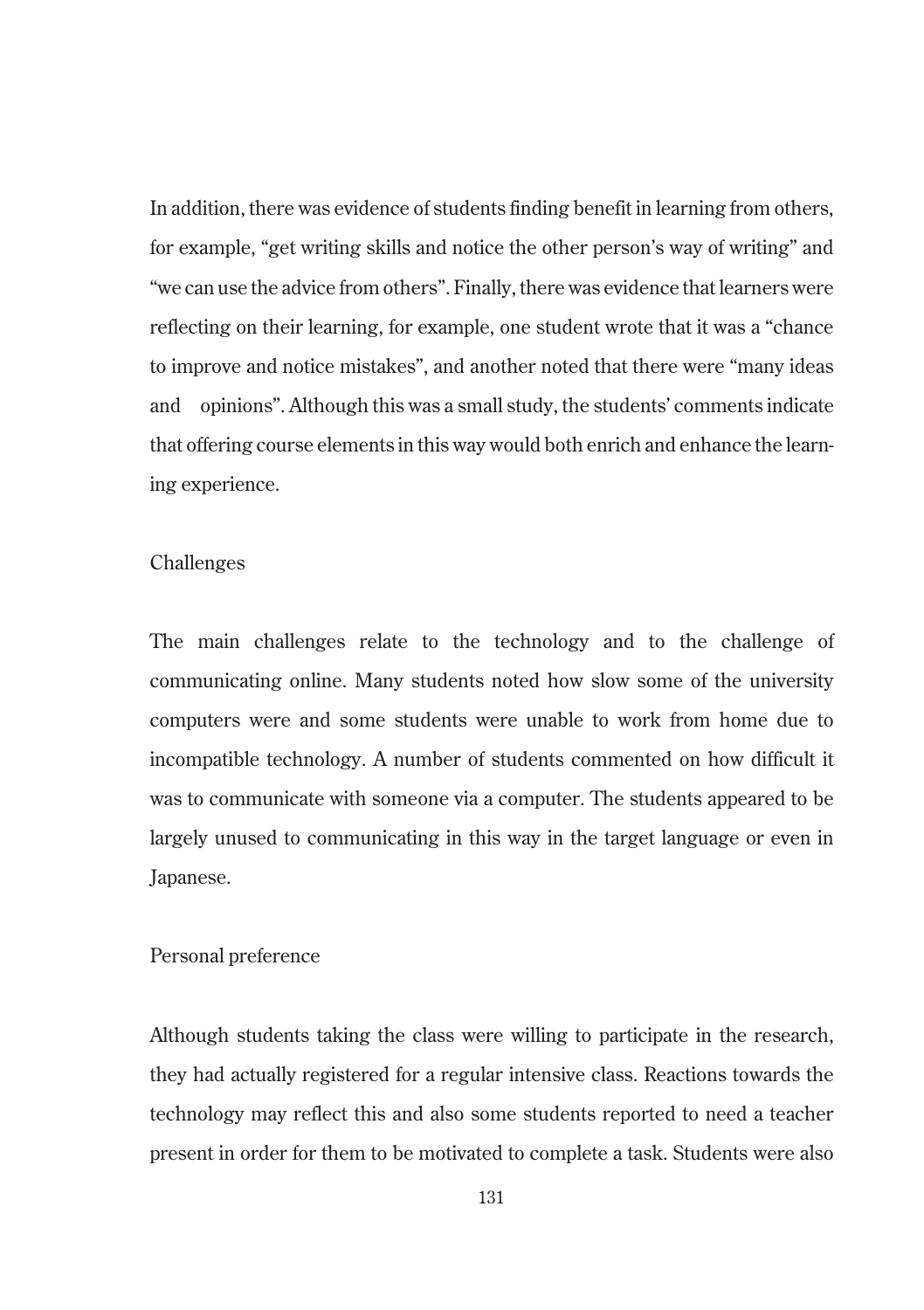unfamiliar with the notion of credit-based learning taking place outside class. When offering courses including flexible learning options in the future, students will be aware of the expectations. This will ensure that they will not be uncomfortable studying off campus.

### Familiarity and training

Many of the students were unfamiliar with using technology in this way and their comfort levels would increase over time. It is useful to keep this in mind when considering some of the disadvantages that the participants cite on the questionnaire. Ideally, there would have been time for sufficient training and introduction to the various tools. Being able to use the tools effectively for communication purposes should insure that students have strategies to increase the interaction opportunities and reduce the potential feeling of isolation that some students feared. It is also important to consider the help options available to students if and when they experience difficulties.

### **8. Conclusions**

From observations and evidence suggested in the data, the researchers recommend that offering flexible learning options is a feasible option for KUIS. The activities are relatively easy to facilitate using Moodle and online tools. What will be more challenging is to adopt a blended learning model as an institution. As noted by Graham (2006) and Liu (2011), attention needs to be given at all levels if a blended learning model is to be successfully implemented; i.e. at the institutional level, the programme level, the course level and the activity level. In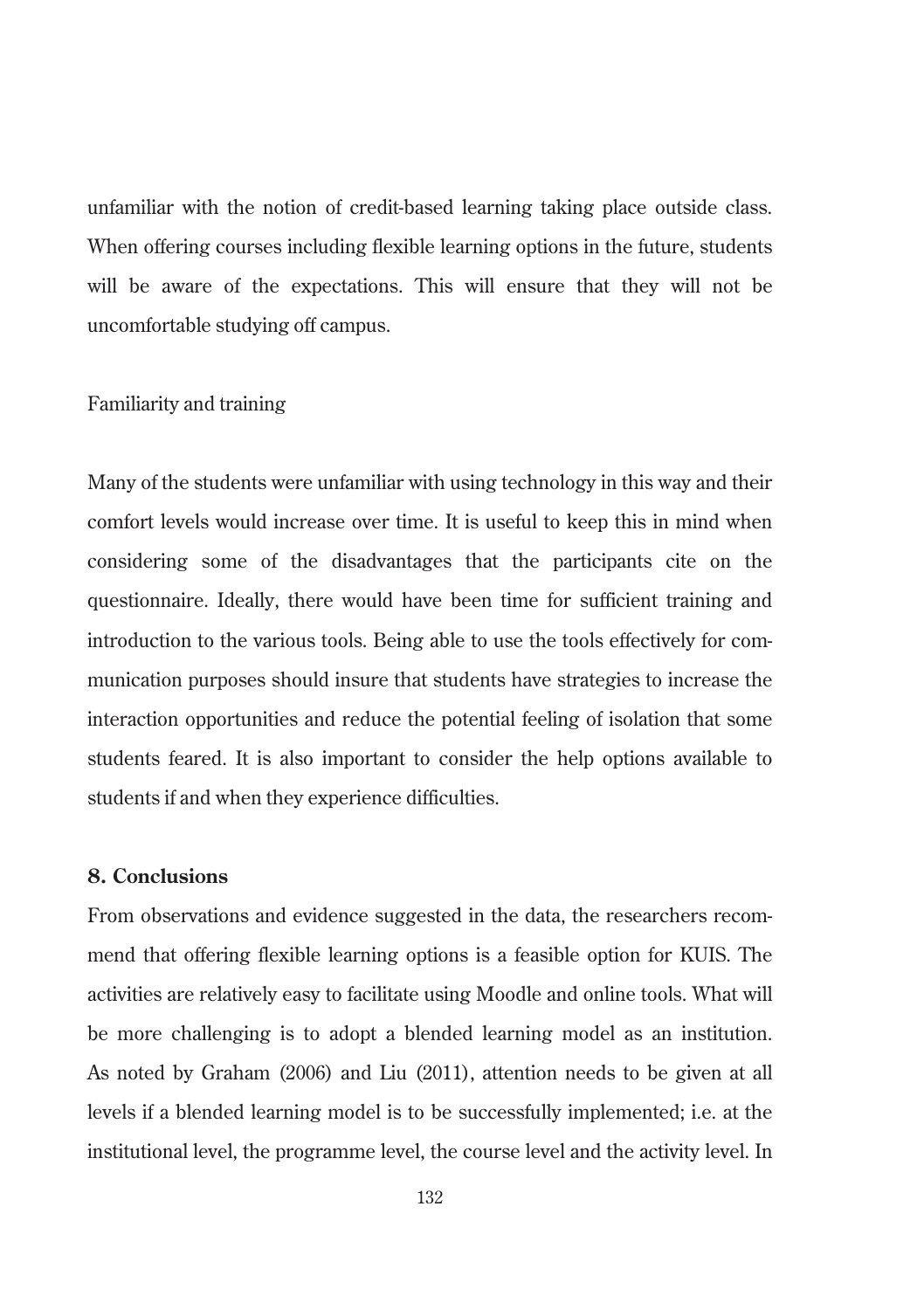addition, a suitable and uniform platform (i.e. Moodle) should be adopted by an institution in order to best facilitate this implementation. There will then be training implications for staff and students on the platform and various tools. More important than tool-specific training, should be in the introduction of the idea that technology is changing at a fast rate so any educator or learner needs to be comfortable with learning, relearning and staying up to date if they are going to take advantages of the affordances of technology as it becomes available.

### **9. Implications for KUIS**

By offering students a flexible approach to their studies, students are provided with a number of choices. Should, however, students decide to study off campus, access to appropriate technology is crucial. However, even though students may already have computers, the dilemma for instructors is whether students can do what they need to do using the computers they have. Two issues arise here

(a) finding out what computers, software and applications students have would be impractical; it would essentially mean that all materials would have to be custom designed for individual students. Furthermore, instructors would ideally need to request this information well in advance of the start of any course so that appropriate materials could be developed. However, this request is again impractical given that instructors usually only meet their students for the first time at the start of courses

(b) materials development for instructors would be hindered if students had old or no computers.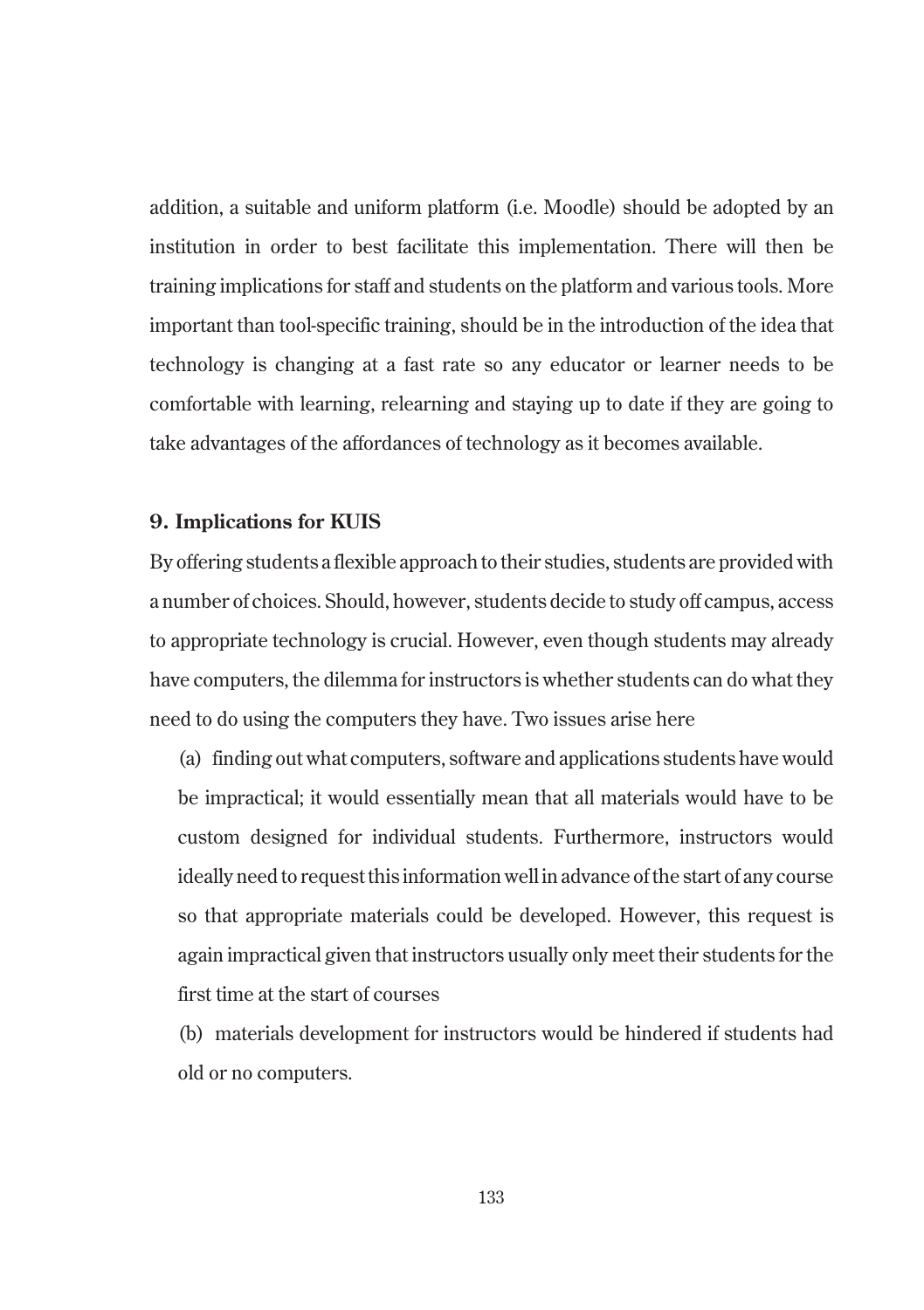To overcome such practical issues, two possibilities include

(a) students could be asked to purchase certain equipment or students could be provided with such equipment

(b) hardware / software minimum requirements could be published.

In summary, it was impossible for the instructor to know what software / applications could be used as students possessed different kinds of computers. If equipment were made standard among the students, however, these challenges would disappear as instructors would know exactly what could be achieved. Whether students have their own technology or not, it is clear that challenges will always arise. Crucial to the instructor's role in a flexible learning programme, therefore, is that challenges should be expected, and instructors and students alike should know what to do in these times of trouble. Instructors need to be aware of how to provide support to students and how to suggest alternative forms of study if certain routes fail. Furthermore, students also need to be aware of who they can contact for help. These issue are particularly acute if time is an issue as it would be in an intensive course.

Although flexible learning options are seen to be feasible, language courses at KUIS need to adopt a pedagogically sound policy for the use of technology to support such courses. Firstly, the English Language Institute has embraced a blended learning model of Language education but in a selective way. It is recommended that blended learning is adopted as a principle for all new courses.

Secondly, in order to support the needs of students, further institutional support is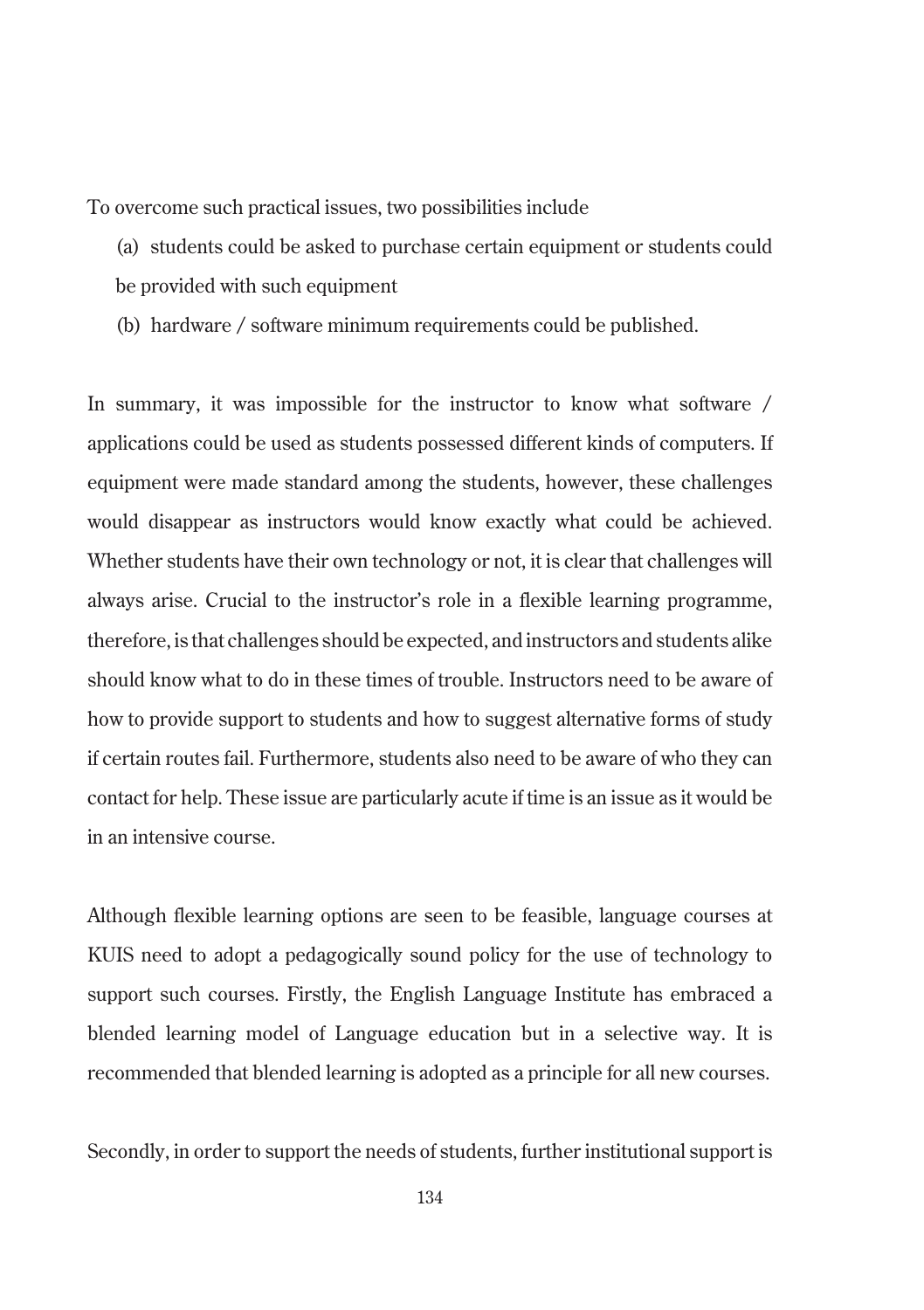needed. This support includes the provision of wide access to campus wifi, and also for suitable and up-to-date hardware to be made available to students (as mentioned above) and staff. Indeed, many institutions around the world are either requiring new students to purchase particular equipment such as a laptop or iPad, or issuing them on enrollment.

Finally, in order to ensure that language education at KUIS remains strongly grounded in pedagogy and meets the needs of the students, the use of technology needs to be an organic part of the overall curriculum structure. The English Language Institute is currently developing and implementing a new curriculum framework which draws on a literacies approach. The AIM framework (Awareness, Interaction, Multiliteracies) emphasises the appropriate use of technology as an integral part. The Computer Assisted Language Learning Research Group (one of the research groups in the ELI) have been conducting research and have developed some guidelines for the integration of CALL within the AIM framework.

This is an exciting time to be in the field of language education, and more technological advances are meaning increased opportunities for learning enhancement, enrichment and flexibility.

### **References**

- Australian National Training Authority (2005). Available online: http://pre2005.flexiblelearning.net.au/
- Bax, S. (2003). CALL past, present and future. *System , 31*, 13-28.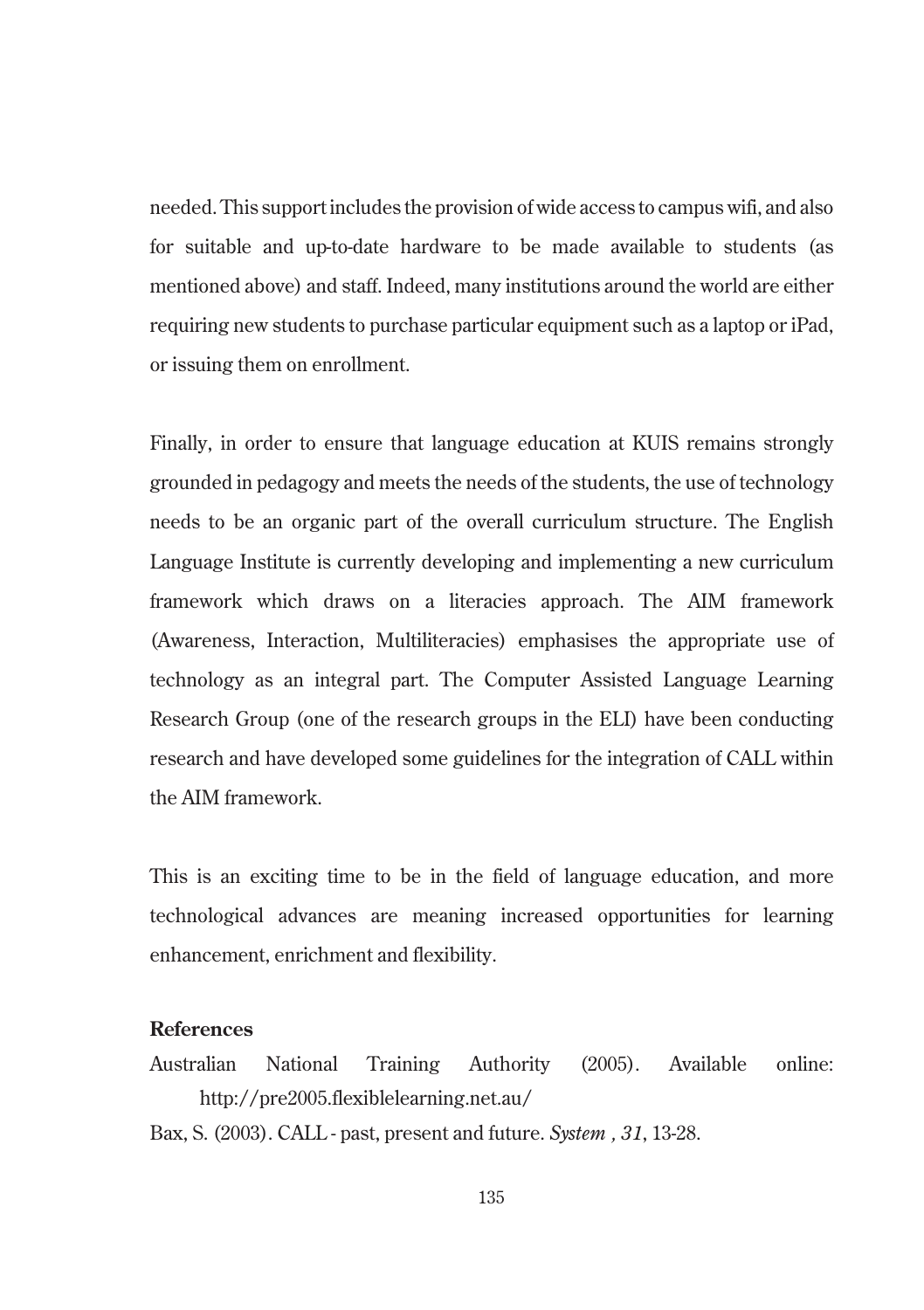- Cadwalladr, C. (2012). Do online courses spell the end for the traditional university? The Observer (online), Sunday November 11th, 2012.
- Graham, C.R. (2006). Blended learning systems: Definition, current trends and future directions. In C.J. Bonk and C.R. Graham (Eds.), *The handbook of blended learning: Global perspectives, local designs* (pp. 3-21). San Francisco, C.A.: John Wiley & Sons, Inc.
- Garrison, D.R., & Vaughan, N.D. (2008). Introduction. In D.R. Garrison & N.D. Vaughan (Eds) *Blended learning in higher education: Framework, principles, and guidelines* (pp. 3-11). San Francisco, C.A.: John Wiley & Sons, Inc.
- Kern, R., & Warschauer, M. (2000). Theory and practice of network-based language teaching. In M. Warschauer & R. Kern (Eds.), *Network-based language teaching: Concepts and practice* (pp. 1-19.). New York, N.Y.: Cambridge University Press.
- Kubota, K., Terashima, K., Nakahashi, Y., & Morioka, H. (2008). Analyzing learning environments of distance education in Japan. Proceedings of the Distance Learning and Internet Conference, 2008 (pp. 163-169).
- Liu, G.Z. (2011). The blended language learning course in Taiwan: Issues and challenges of instructional design. In Macalister, J., & Nation, I.S.P. (Eds.). *Case studies in language curriculum design.* (pp. 82-100). New York, N.Y.: Routledge.
- Liu, G.Z., & Chen, A.S.W. (2007). A taxonomy of Internet-based technologies integrated in language curricula. *British Journal of Educational Technology, 39(*4), 738-747.
- Miyazoe, T., & Anderson, T. (2012). The obscure profile of distance learning in Japan. 28th Annual conference on distance teaching and learning in Japan.
- Nicholson, M., Murphy, L., & Southgate, M. (2011). *Language teaching in blended contexts.* Edinburgh, UK: Dunedin.
- Takeuchi, M. (2007). Trends of researchers regarding IT utilization regarding